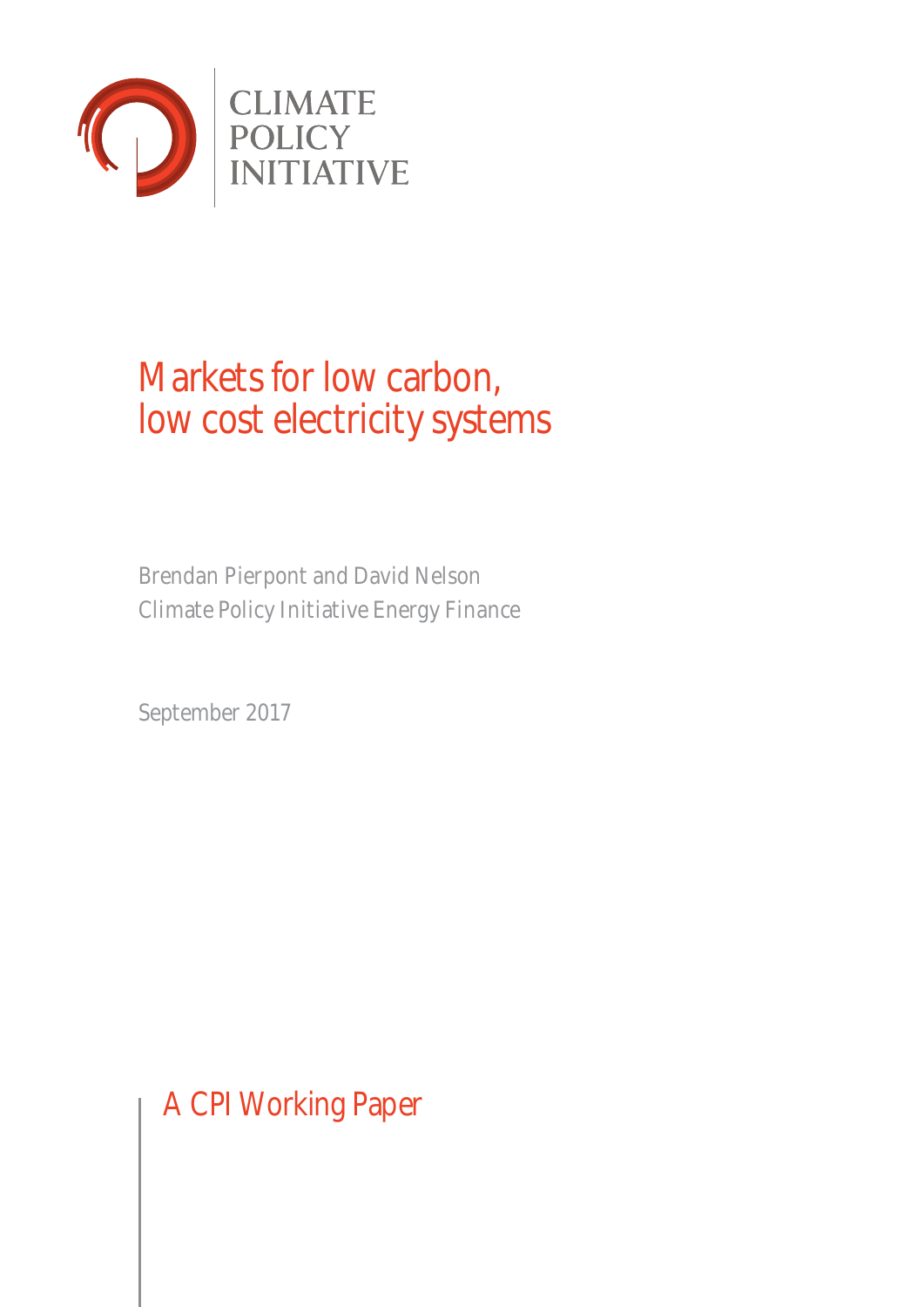### **About this paper**

This paper is part of CPI Energy Finance's workstream on market design and incorporates work already published as part of the Energy Transitions Commission, and new concepts presented as part of the Eurelectric Market Design 2050 program, among others.

### **Descriptors**

| Sector                     | Electricity wholesale markets, renewables                       |                                                                                      |  |
|----------------------------|-----------------------------------------------------------------|--------------------------------------------------------------------------------------|--|
| Region                     | North America, European Union                                   |                                                                                      |  |
| Keywords                   | Renewables, market design, Europe, US                           |                                                                                      |  |
| <b>Related CPI reports</b> | Flexibility: the path to low-carbon, low-cost electricity grids |                                                                                      |  |
| Contact                    | Brendan Pierpont<br>Uday Varadarajan<br><b>Felicity Carus</b>   | Brendan.Pierpont@cpisf.org<br>David.Nelson@cpisf.org<br>Felicity.Carus@cpilondon.org |  |

### **About CPI**

Climate Policy Initiative is a team of analysts and advisors that works to improve the most important energy and land use policies around the world, with a particular focus on finance. An independent organization supported in part by a grant from the Open Society Foundations, CPI works in places that provide the most potential for policy impact including Brazil, China, Europe, India, Indonesia and the United States.

Our work helps nations grow while addressing increasingly scarce resources and climate risk. This is a complex challenge in which policy plays a critical role.

Copyright © 2017 Climate Policy Initiative www.climatepolicyinitiative.org

All rights reserved. CPI welcomes the use of its material for noncommercial purposes, such as policy discussions or educational activities, under a Creative Commons Attribution-NonCommercial-ShareAlike 3.0 Unported License. For commercial use, please contact admin@cpisf.org.

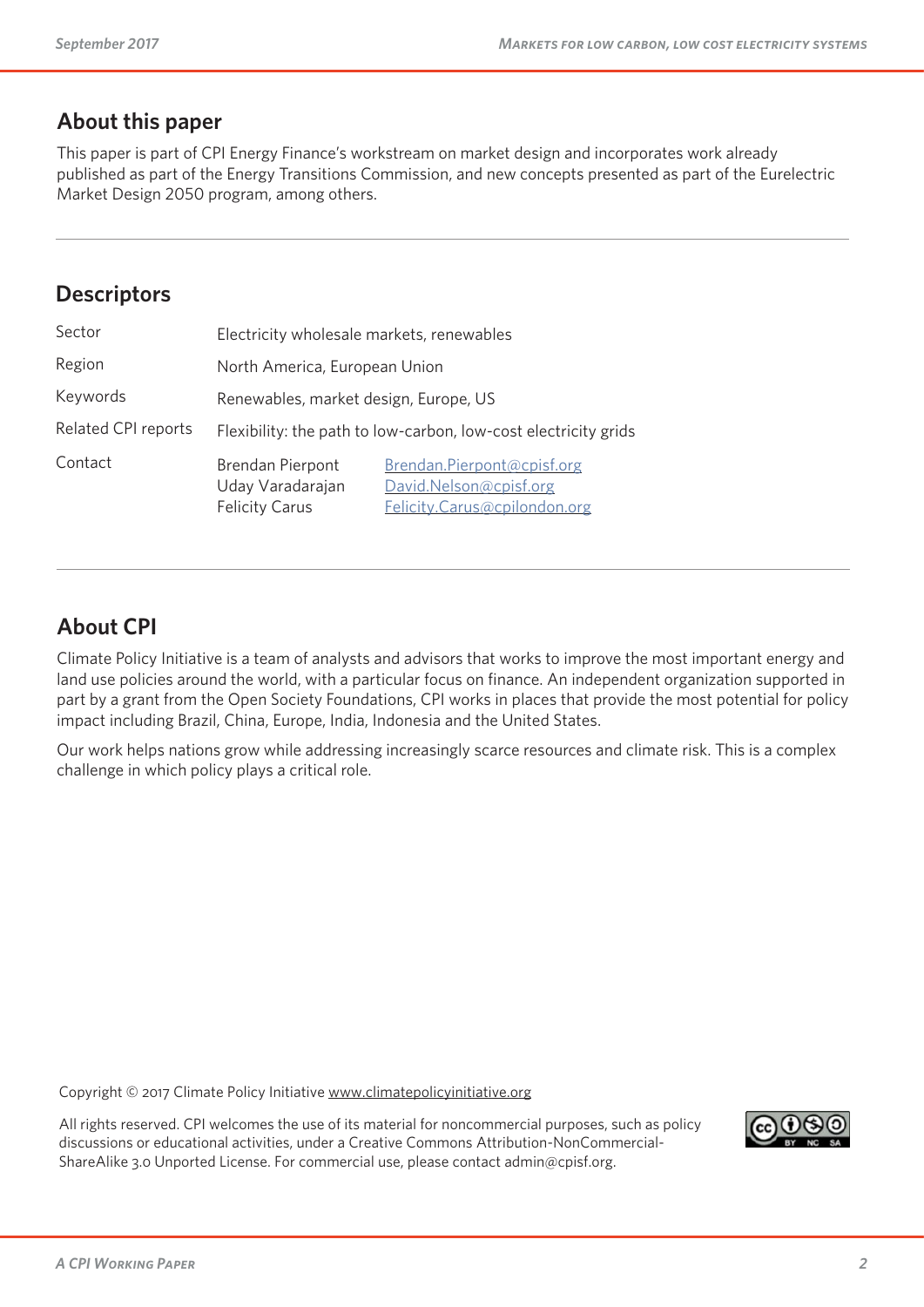### **Executive summary**

Competitive markets for electricity have brought many benefits since they were widely introduced in the 1980s and 1990s. Operators improved efficiency, competition drove down costs and encouraged developers and investors to manage risk, and fuel mix and investment patterns changed, usually for the better. But the electricity industry has changed. Decarbonization and clean energy goals are pursued with increasingly ambitious policies, the cost of low carbon generation has plummeted, new storage technologies have developed, and information technology now allows consumers and distributed resources to participate in electricity markets like never before. Markets that were designed to encourage investment in gas and coal fired generation in the 1990s may not be appropriate to shape investment and operational decisions for future electricity systems.

The falling cost of variable renewable energy opens up the possibility that a low carbon electricity system could be built and operated with today's technology at a lower cost than a fossil fuel based system. But variable renewable energy sources are fundamentally different from fossil fuel based power, and incremental changes to existing markets will only take us so far before current market designs run into major challenges. Wind and solar have near zero marginal costs, and capital costs account for most of the cost of energy. Electricity system costs will increasingly be locked in when projects are developed and built, rather than when they burn fuel to generate power, and volatile price signals may do little more than raise the cost of financing these projects because of the greater risk perceived by investors. Moreover, the wind and sun do not respond to price signals. Wind and solar power are variable, even if their output can be predicted accurately. As these resources are scaled up, electricity markets will need more flexibility from new sources like batteries or intelligent, automated demand response, or from using existing thermal generation, hydro and transmission.

In this paper, we highlight at least four major problems of incremental refinement to existing market models:

• Under high penetrations of variable renewable energy, hourly prices based on marginal costs could drop to zero or below for extended periods of time, no longer sending meaningful signals for operations or investment. If this happens, the markets could threaten the

financial viability of much of the generation business.

- Electricity prices in current markets are determined by the last unit of supply needed to meet demand, which is often natural gas fired generation. But as gas's role on the grid diminishes, it may no longer make sense to closely link gas and electricity prices.
- Existing market models could cause financing costs to rise significantly, even for those generators not directly exposed to the market price, increasing the costs of electricity systems and overwhelming the benefit of efficient system operation that these markets are intended to foster.
- Market mechanisms as currently structured could further blunt incentives for investment and innovation and, as a result, delay the emergence of new technologies and innovative business models required to keep a low carbon electricity system low in cost.

A low carbon grid will undoubtedly rely on resources with high capital costs and limited flexibility – renewable energy, and in some cases nuclear and fossil fuel with carbon capture and storage. To manage the costs of such a system, we need to create incentives that apply when investment decisions are made. Additionally, the market needs to increase incentives for those assets and participants that can provide the needed flexibility to the market. We propose to achieve both goals by separating these two activities into their own markets:

- An **energy market** will be a market for commodity electricity production, independent of time and location, that relies on auctions for long-term energy contracts to enable long-term low cost financing of low cost, capital intensive energy resources. While generators will be able to choose which market they wish to participate in, we believe that this market will attract mainly the low carbon, less flexible energy supply from renewable energy, nuclear, carbon capture equipped fossil fuels, and possibly combined heat and power. This market will set the notional wholesale price for electricity used in many system wide planning and investment decisions.
- A **delivery market** will be a market for the delivery of energy when and where it is needed to meet demand and ensure reliability. This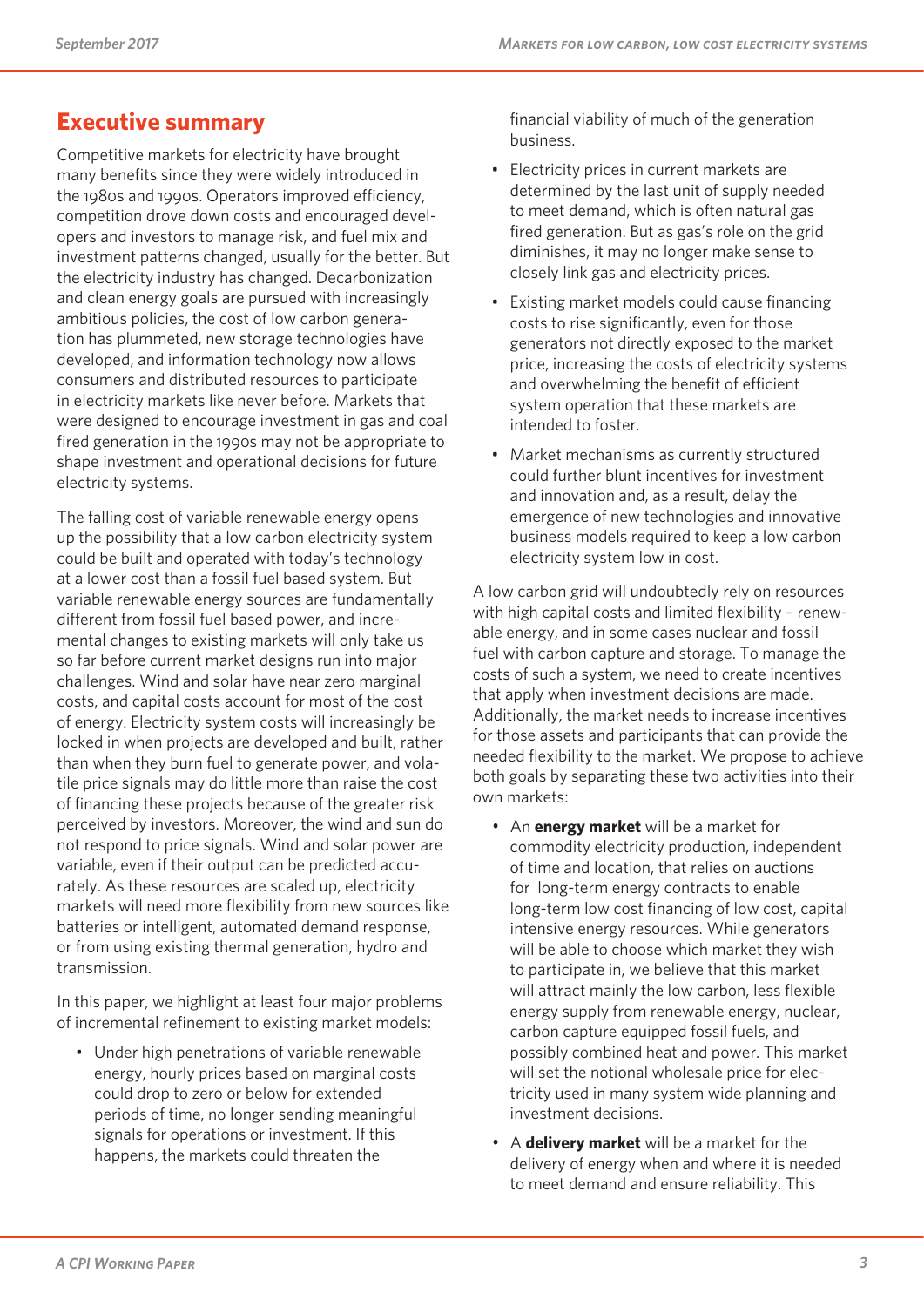market would concentrate incentives for flexibility on is the participants that are best suited to manage those risks. Prices in this market would vary locationally and fluctuate widely across the day and year. The price in the delivery market would be in addition to (or subtracted from if the delivery price goes negative) the wholesale price in the energy market.

The combination of these markets could lead to lower financing costs for long-term, capital intensive energy resources, as many of the key risks facing these assets would be transferred into the delivery market. At the same time, sharpened market signals for flexibility would provide clear signals to flexible power plants, battery energy storage, and demand-side flexibility providers. This two-market model could lead to considerable cost savings, but also highlights several key challenges that would need to be overcome:

• Incentivizing participants in the energy market to reduce flexibility needs over the long-term;

- Integrating the cost of long-term and shorter term transmission and distribution system operating and investment;
- Optimizing the use of fossil fuel plants and dispatchable hydro as they fit into long-term energy supply; and
- Maintaining system security and reliability.

This concept is only a starting point. We believe it highlights the biggest challenges facing cost-effective decarbonization of the power sector, but further development is needed before this concept can be robustly applied to specific markets. We believe that new electricity market models can be a critical tool in enabling a cost-effective transition to a low carbon electricity system, spurring innovation in technology and market models that will lead to further improvement in costs, quality and the environmental performance of the future electricity system.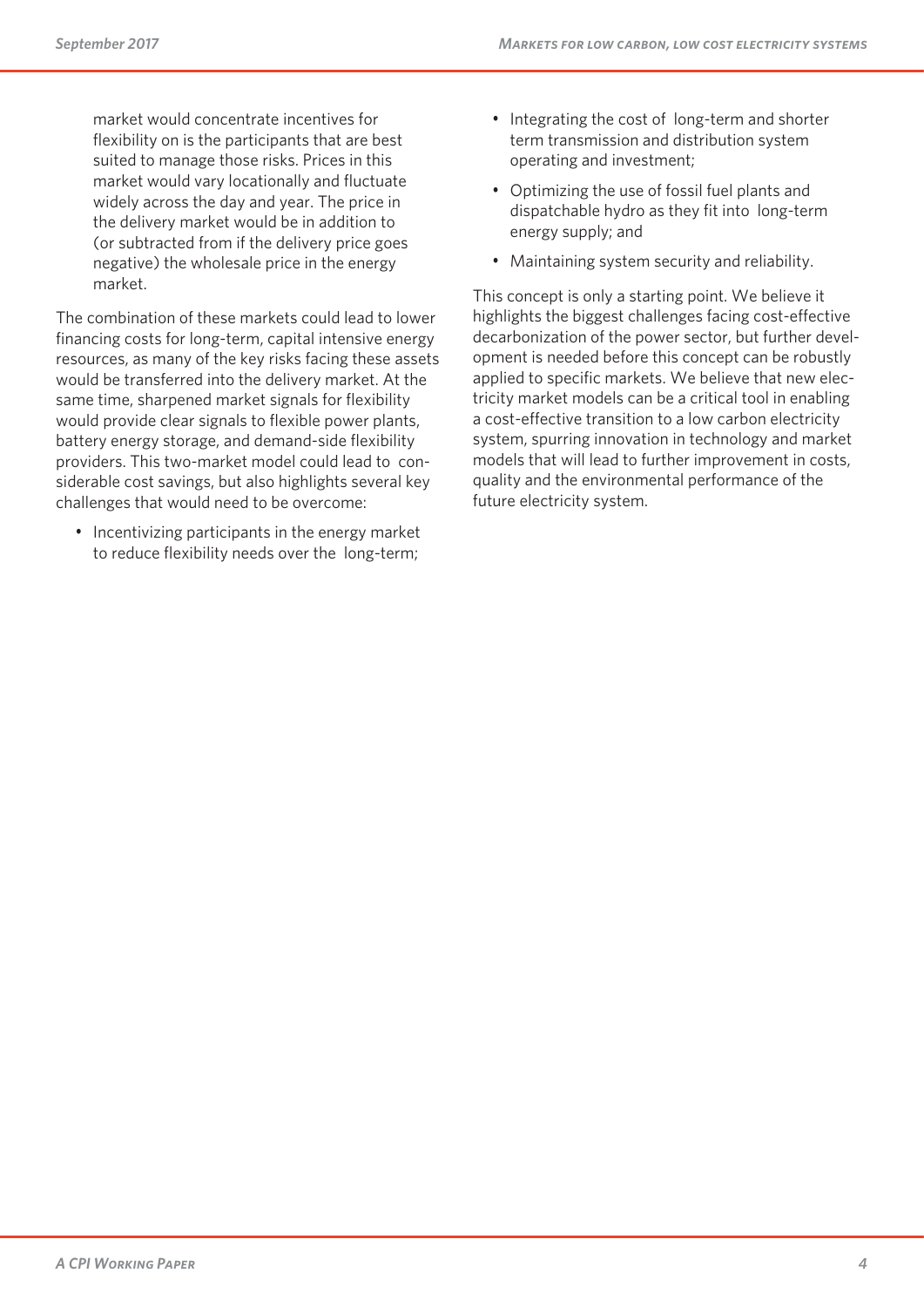### **1 Introduction – The evolving role of electricity markets**

The electricity business has always been different from other commodity markets. With millions of consumers using electricity at any given moment, supplied by generators at hundreds of locations, using transmission systems thousands of kilometers wide, and with supply and demand needing to be balanced each instant at each point in the grid, electricity was long thought of as too complex to enjoy the benefits of a market.

A well-structured market assimilates data and preferences from multiple buyers and sellers about the value of a product or service. It then produces a price which represents the point where the cost of supplying one more unit equals the benefit a consumer gains from that unit, leading to an efficient allocation of resources in the economy. Over time, an effective market will foster competition between suppliers that encourages them to reduce costs and improve product quality. But before a market can work effectively — whether it is a stock market for shares in companies, a commodity market for wheat, or a consumer market for automobiles — the buyers and sellers must agree on what the product is, how it will be specified, measured, and regulated, and who will be allowed to buy or sell into the market. Different market designs and product scopes can lead to very different market outcomes. For for example, a market for cars versus one for transport from point A to B could result in a very different transportation system. Thus, market design is critical, as is knowing what outcome the design is looking to achieve.

A crucial insight of the 1980s and 1990s was that markets could be designed and implemented to bring both the price discovery and efficiency incentives to some parts of the electricity industry which typically had been regulated monopoly businesses. Increasingly sophisticated design in some markets created different pricing at each point on an electricity grid, reflecting differences in costs of delivering electricity from various generators to consumers on different parts of the system, differences that result from transmission losses or congested networks. Market prices at each node were set at short intervals, usually much less than an hour, to encourage generators to operate when demand was high and to figure out how to reduce output when demand was low. Separate markets and contract auctions were often put in place to procure additional services that made the grid operate securely, for instance standby capacity to address unexpected demand spikes or transmission line failures.

The impact of these markets was significant, encouraging generators to improve operations and operate more flexibly, aligning investment in new generation facilities with system needs in ways that altered fuel mixes and reduced investment needs, encouraging transmission system operators and generators to integrate generation and transmission planning in ways that reduced total system costs, and forcing generation owners to address risk management across the business, but particularly in areas like fuel procurement, transmission availability, demand risk and price hedging. Yet the focus of these markets often has rested mostly on optimizing the dispatch, operation and investment in fossil fuel plants, often with flexible hydroelectric generation and transmission filling in the gaps. Independent power producers (IPPs) and other new players entered these markets and were able to achieve higher returns for investors, while delivering enough cost savings and risk management to outweigh higher costs of capital and thus reduce costs to consumers.

With the emerging mix of new, low carbon generation and storage options coming to the market, the systems that have worked well in the past may no longer be optimal. Wind and solar generation have very different financial and operating characteristics that will respond differently to market designs. These generation sources, as well as high capital cost, low carbon generation such as nuclear or carbon capture and sequestration, will benefit strongly from market designs tailored for their characteristics. In fact, their emergence is likely to lead to changes in the roles of utilities, IPPs, and energy suppliers, as well as changing the pool of investors in the industry and the financial vehicles they use to invest in electricity generation. The development of storage technologies, increasingly sophisticated information technology, growing options for small-scale, distributed generation and storage, and shifting electricity demand, including for transport, all alter the basis for competition, and the role of investors, consumers and producers, and the issues that markets need to address.

In this note we begin by setting out a few basic principles of market design, followed by a discussion of how the low carbon energy transition may be changing some of the fundamental technological and investment parameters that guided earlier market design. We then will show how these changes threaten to make existing market design concepts inefficient and, in some cases, unworkable. We then conclude with a proposal for a market design that will be more aligned with the characteristics of a future electricity market.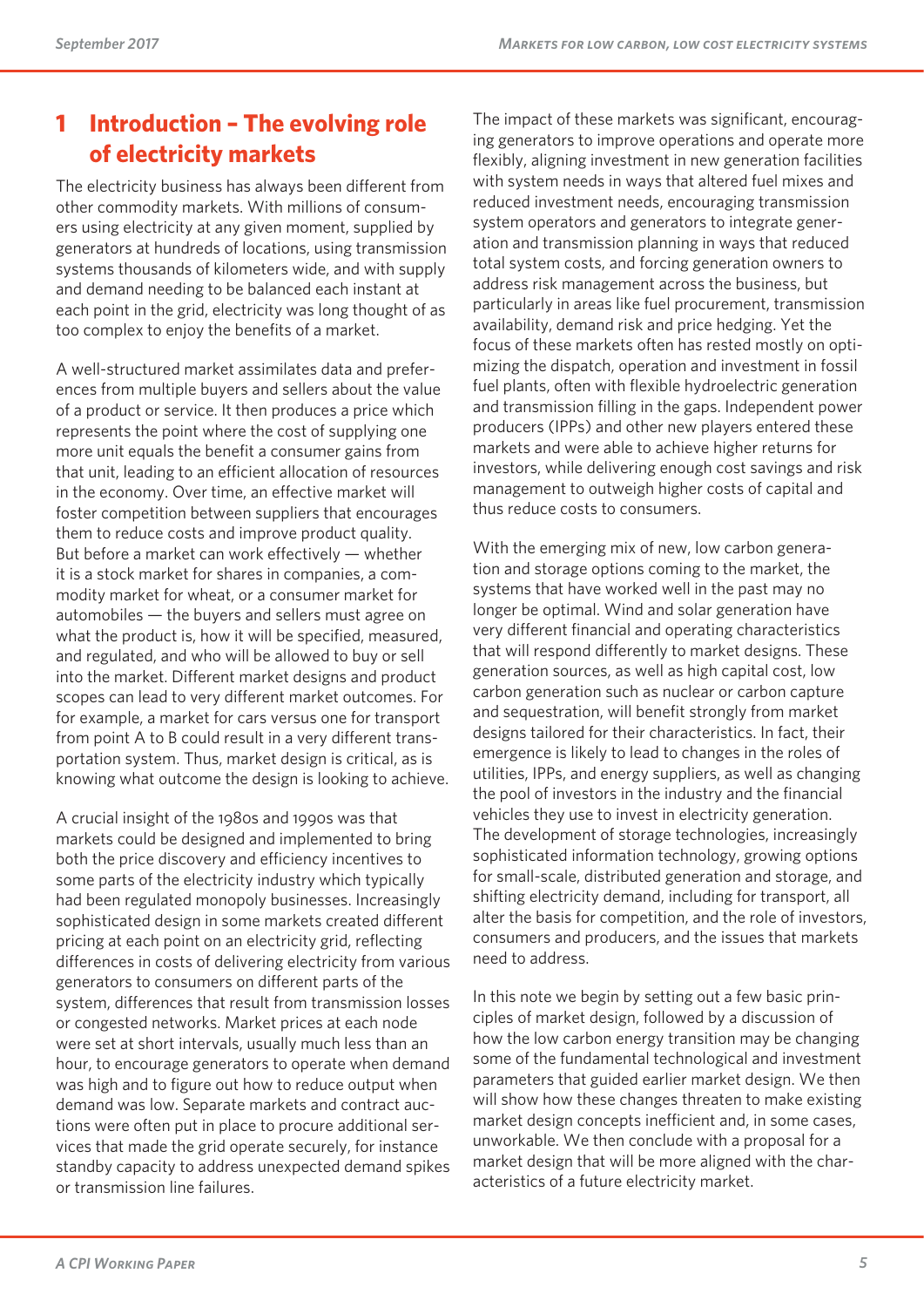## **2 Guiding principles for electricity market design**

Electricity markets are more artificial than many markets. While many markets have grown organically as buyers and sellers develop trading norms, which then have been codified through standards or regulation, most electricity markets have been developed from scratch to replace regulated monopolies or state ownership. Nevertheless, the electricity market development should follow three market principles:

- **1. Markets need to deliver clear incentives to both consumers and suppliers reflecting what each side needs or is willing and able to supply.** Electricity markets need to deliver clear incentives around operating efficiency and plant availability, low energy costs, the flexibility to adapt to consumer or supplier needs, delivering energy where and when it is needed, and system reliability and security. The market also needs to deliver incentives and signals to optimize investment in keeping with long-term costs and system reliability, as well as public policy goals such as environmental protection, carbon reduction, or economic development. Finally, consistent with the needs of an energy transition and lower long-term costs, markets (or the policy sitting alongside them) may be asked to provide incentives to encourage technology development.
- **2. Markets need to balance the benefits of providing these incentives against the**

#### **administrative and transaction costs of operating and participating in the market.**

Operating a market can be expensive, not only in the systems and equipment, such as metering and billing systems, required to run the market, but also in terms of the cost of regulation and the cost of consumers' and suppliers' time to participate in these markets. Thus, effective markets must seek to lower the cost of operating the market, but also to ensure that the benefit of the market are greater than the systems and transactions costs associated with operating and participating in the market.

**3. Markets need to allocate risks in ways that access the lowest cost of capital for the relevant pieces of the supply system.**  Delivering incentives is a double-edged sword. For instance, even if a market indicates that a new power plant is cost competitive today, there is always a risk to the investor in that it will not be in future. Where there is incentive, there is risk which will prompt investors to demand higher returns. Thus, a key principle of market design should be that the value of providing an incentive — for example in terms of how much a producer will be able to lower costs or adjust the timing of output to improve its value — must be greater than the cost that the additional risk will bring by raising the cost of capital.

Beyond these general market principles, there are the specific objectives that electricity markets need to balance: reliability, cost and environmental goals.

Figure 1: Electricity markets balance competing objectives

#### **Reliability**

**Short term**: Ensure that enough peaking and ramping supply is available each instant at each node of the system

**Long term**: Ensure that enough energy is available to meet the economies needs under all likely scenarios

**Manage risks** around short and long term security supply, balancing the costs of achieving security

#### **Cost**

**Capital investment**: Provide the capacity needed to meet security of supply and energy needs at the lowest

**Operating costs**: Use the lowest cost plant within the available plant mix

**Financing costs**: Balance the value of certainty in lowering financing costs versus the value of risks and inventives to encourage lower cost operation and better capital investment choices

**Balance risks** of supply shortages and enbironmental goals versus costs

#### **Environment**

**General**: Minimize environmental impact within national and international objectives regulation

**Carbon**: Build and operate the system to minimize greenhouse gas emissions within the context of commitments and system objectives

**Manage environmental risks** for both local and global risks, evaluating costs versus alternative solutions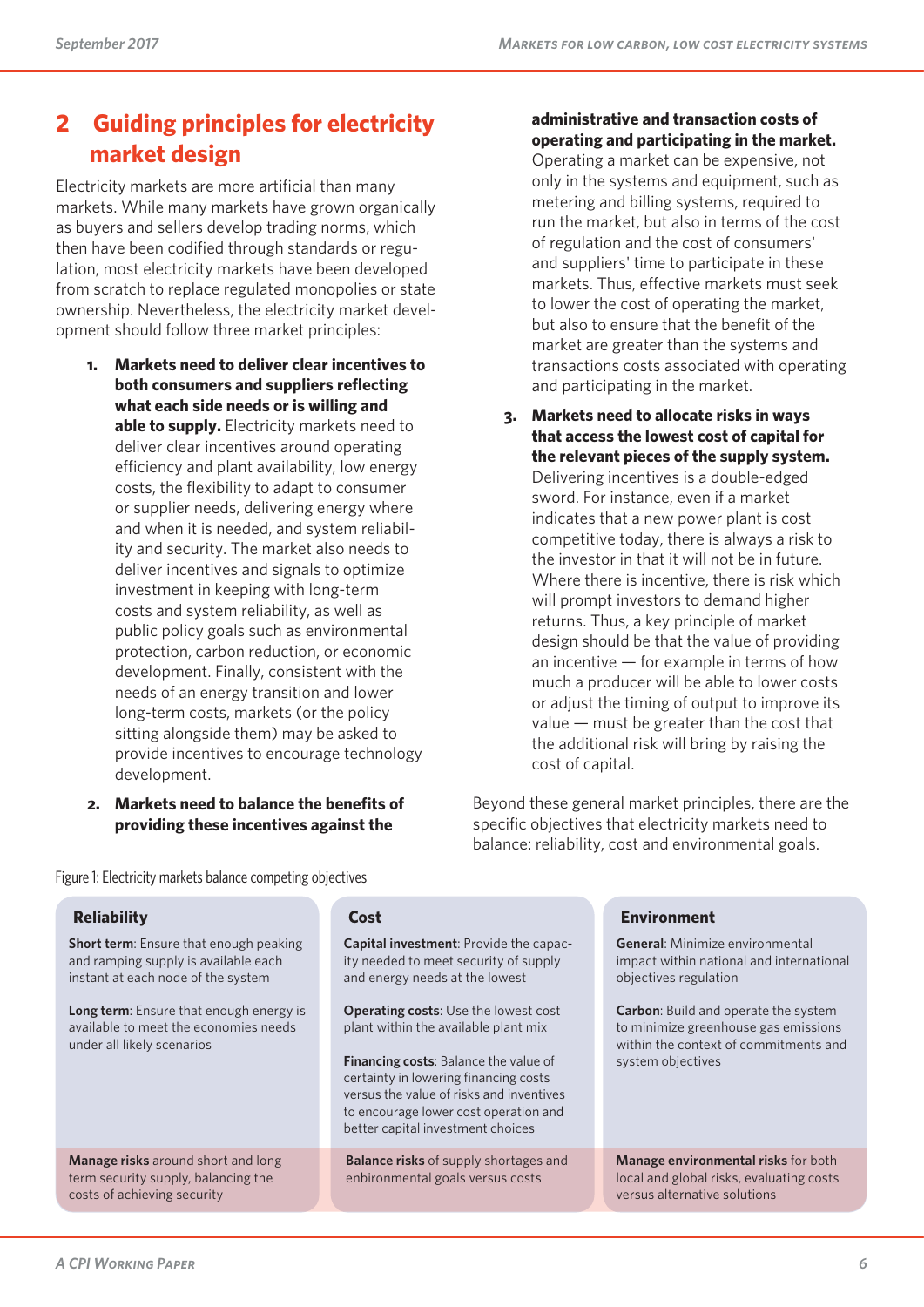### **3 A changing electricity system**

Since electricity markets began restructuring and liberalizing in the 1980s, the world of electricity supply and demand has changed. Relative fuel prices have changed, plant efficiency and operating characteristics have evolved, energy efficiency has slowed demand growth even as new sources of electricity demand have emerged and changed usage patterns. But the two changes that are likely to have the greatest longterm impact on electricity markets are closely linked: the carbon constraints emerging from growing efforts to combat climate change, and relatedly, the rapid development of several relevant sets of technology. We highlight three general categories of carbon-related technology development that have major implications for electricity market design: the falling cost of very low carbon, but non-dispatchable and variable output forms of renewable energy including wind and solar power;

the falling costs and development of many storage options including batteries, as well as automated demand response and other information technology driven, consumer-facing flexibility options; and, the growing power of information technology which allows markets the potential to assimilate ever greater quantities of information and participants.

#### **The falling cost of variable output renewable energy (VRE) opens up the possibility that a clean, low carbon electricity system is feasible with today's technology at costs that could be lower than a fossil fuel based system.**

Wind and solar have experienced dramatic cost declines over the last several years. According to Lazard, the levelized cost of wind energy declined 66% between 2009 and 2016, while utility-scale solar fell 85% over the same period.

Figure 2: Levelized cost of wind and solar energy

#### **Levelized cost of wind**

-  $50$ 100



2009 2010 2011 2012 2013 2014 2015 2016

-60%

#### **Levelized cost of utility-scale PV**

\$/MWh, unsubsidized



Source: Lazard, Levelized cost of energy 10.0, 2016.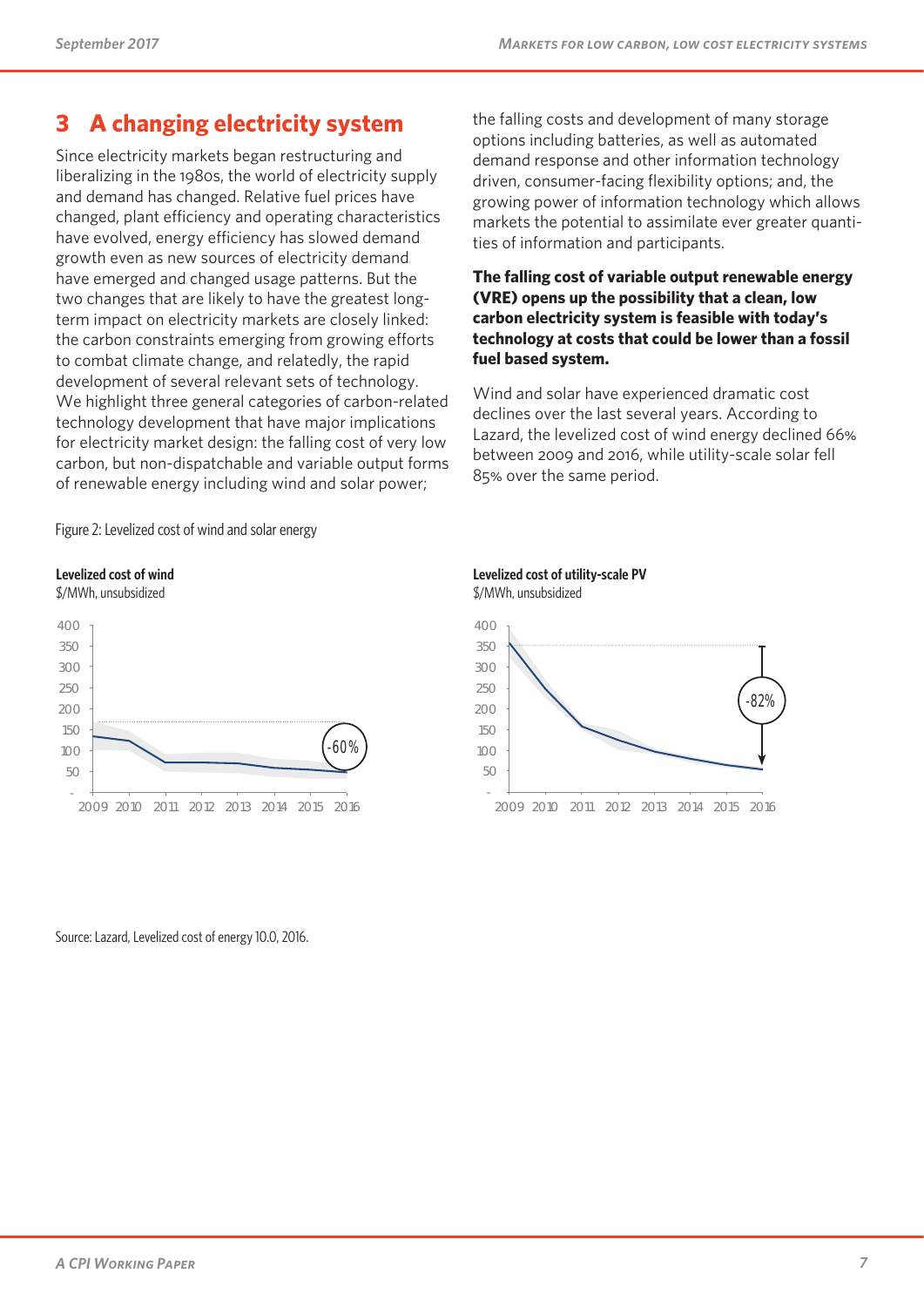Low carbon technologies like wind, solar, hydroelectricity and nuclear power are highly capital intensive. For variable renewables, all project costs are capital or fixed maintenance costs, while variable costs are negligible or non-existent. For nuclear, variable fuel and maintenance costs amount to under 10 percent of total levelized costs, with fixed capital and maintenance accounting for 90 percent or more.<sup>1</sup> For all these resources, upfront project costs and the cost of financing are by far the most critical determinants of the lifetime levelized cost of energy.

New financing mechanisms promise to further reduce the cost of wind and solar. As Climate Policy Initiative finds in *Mobilising cost institutional investment in renewable energy: Structuring the Clean Energy Investment Trust*, structuring a new financing instrument for institutional investors around the long-term, low-risk characteristics of renewable energy assets could reduce the cost of energy from these sources by an additional 15-17%.

Since capital costs are a much greater share of total electricity costs, the cost of capital and the impact of risks on the final costs become much more important. Meanwhile, variable output renewable energy, once built, cannot respond easily to hourly incentives without just throwing away energy that is generated. Thus, the emergence of VRE moves the emphasis of the market

objectives away from ever finer incentives during the operation phase, to stronger incentives during project development and construction and lower risks during operation, as the weight of finance costs and pre-financing planning outweigh smaller benefits from operational efficiency.

**As the share of energy supplied by less-flexible but cheaper VRE rises, ever more flexibility will be needed from new sources like batteries or demand response, or from using existing thermal generation, hydro and transmission. Fortunately, technological innovation and cost reduction are providing increasingly cost-effective solutions.**

Wind and solar energy only produce power when the underlying resources are available, and flexible resources are needed to fill in the gaps. For example, if we assume a system with wind, solar and demand profiles similar to Germany's *and* equipped with sufficient renewable capacity to match annual consumption in aggregate, only 80 percent of the renewable output will be coincident with load in the hour it is generated. The figure below clearly illustrates this timing mismatch, which results in surpluses and shortfalls on daily, multiday and seasonal timeframes.

Lazard, 2016.

Figure 3: Variable vs. fixed costs for various energy technologies

|                            | Levelized variable costs<br>$(\frac{2}{3}) MWh)$ | <b>Levelized fixed costs</b><br>$(\frac{5}{MWh})$ | Variable cost<br>share |
|----------------------------|--------------------------------------------------|---------------------------------------------------|------------------------|
| <b>Gas Combined Cycle</b>  | 26                                               | $72 - 52$                                         | 33-54%                 |
| <b>Gas Peaking</b>         | 39-41                                            | 124-178                                           | $18 - 25%$             |
| Coal                       | $14 - 23$                                        | $46 - 120$                                        | $16 - 23%$             |
| <b>Nuclear</b>             | 10                                               | 87-126                                            | 7-10%                  |
| Wind                       | 0                                                | $32 - 62$                                         | 0%                     |
| <b>Utility-Scale Solar</b> | 0                                                | $46 - 61$                                         | 0%                     |

Source: Lazard, Levelized cost of energy 10.0, 2016.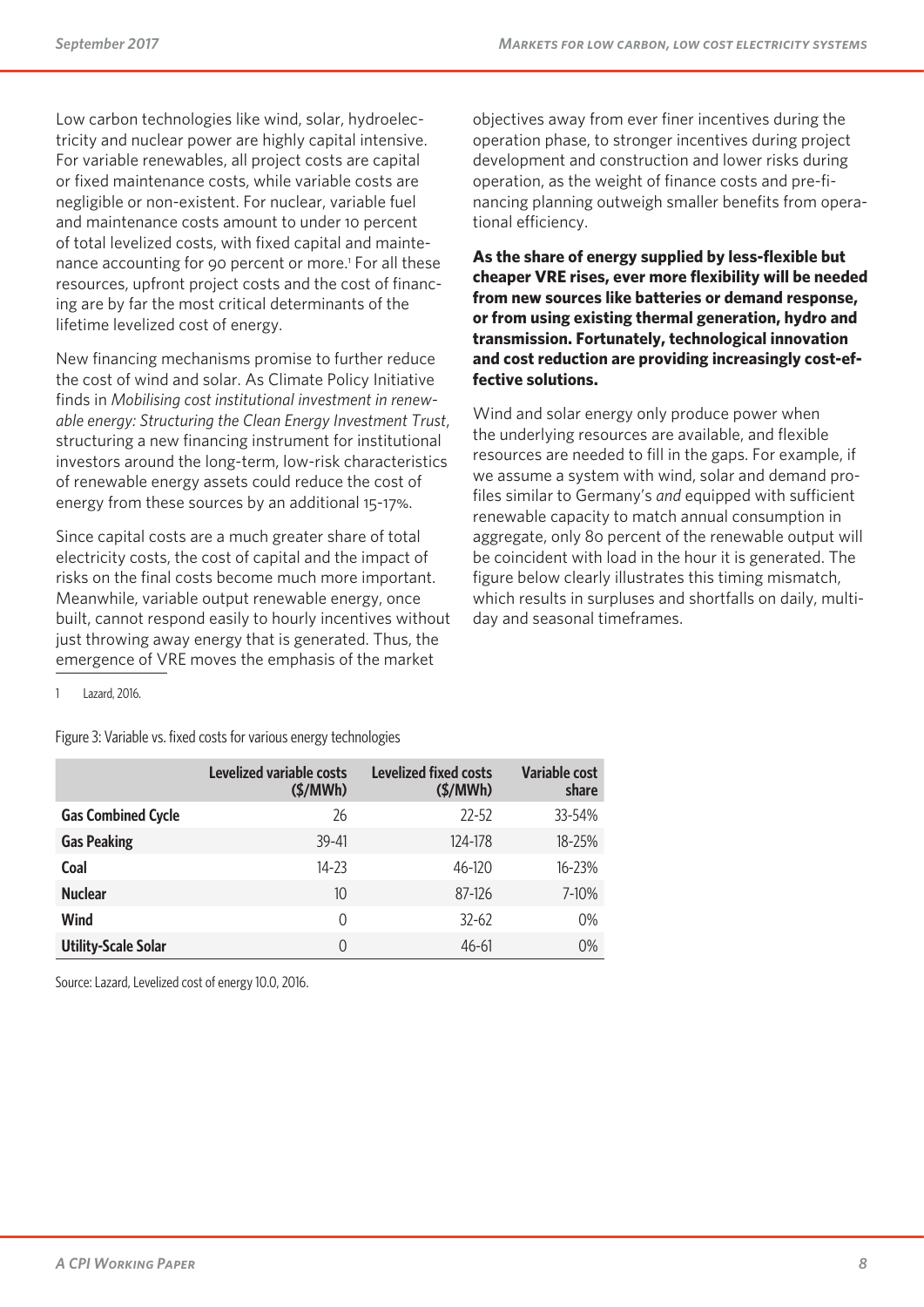



Source: Climate Policy Initiative, Flexibility: the path to low carbon, low-cost electricity grids, 2017.

Both technology and market mechanisms can increase the availability and affordability of flexible resources. Climate Policy Initiative's recent study *Flexibility: the path to low-carbon, low-cost electricity grids* compared the costs of many options to meet specific flexibility needs. Across the board, demand-side flexibility and existing, depreciated power plants were the least expensive options, but in most markets they are limited in the amount of flexibility they can provide. Where new flexible capacity is needed, the lowest cost option was often flexible gas generation, although low-cost batteries promise to soon be competitive for short-term

reserves and daily shifting of energy from low to high value times.

With rapidly falling wind and solar costs and low cost flexibility options at hand, a low carbon system based on renewable power looks increasingly cost-competitive. As CPI found in the *Flexibility* report, meeting all demand in a system that is over 80 percent reliant on variable renewable energy may soon be a cost-effective proposition even absent carbon pricing—indeed, by 2030 building such an electricity system could cost less than a new system exclusively supplied by natural gas.

Figure 5: Cost of shifting energy on a daily basis, comparison of flexibility options

#### **Cost of daily shifting** (30% capacity factor)



**Not scalable resources** Scalable resources Cost savings using existing or limited resources



Source: Climate Policy Initiative, Flexibility: the path to low-carbon, low cost electricity grids, 2017.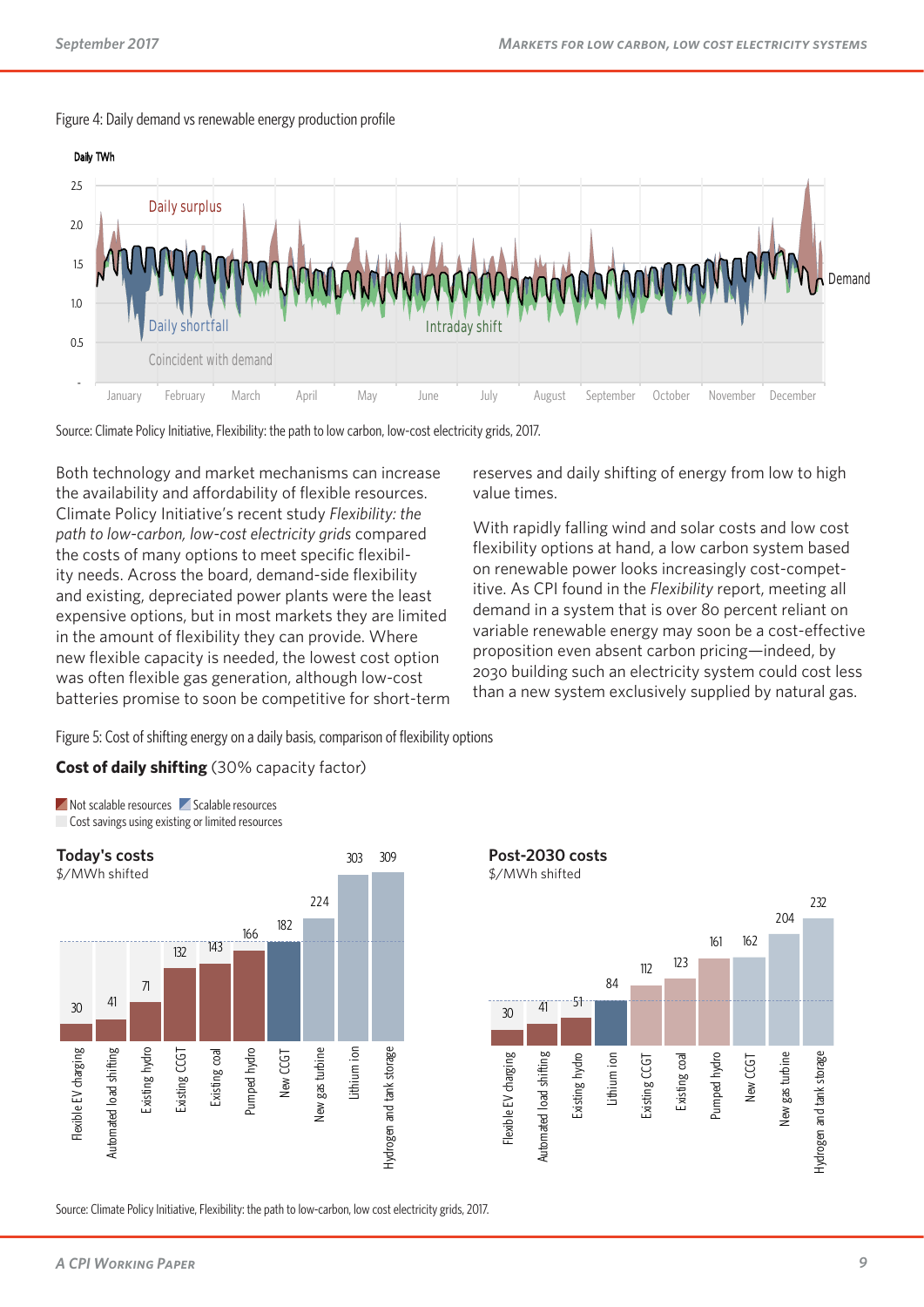#### Figure 6: Power generation and balancing cost

*Total cost of generation from renewables and CCGT-based systems including flexibility (no carbon price)*

#### **Power generation and balancing cost**

\$/MWh, excluding carbon price



Source: Climate Policy Initiative, Flexibility: the path to low carbon, low-cost electricity grids, 2017.

A low carbon future will require electricity systems to manage a different set of risks and coordinate new types of market participants. In today's electricity systems, the biggest cost and reliability risks are fuel costs, fuel availability and the risk of outages from large centralized power plants. Moreover, system operations aim to coordinate the actions of a limited number of large, controllable power plants. A low carbon electricity system will almost certainly seek to manage a far larger number and variety of resources, including renewable energy producers as well as demand-side assets capable of automated response to changing grid conditions. In such a system, the most significant challenges will be in predicting wind and solar output, maintaining sufficient flexibility to manage periods of supply surpluses and shortfalls, and coordinating the actions of potentially millions of grid-connected devices.

**Information technology will allow systems to access and integrate more distributed sources of energy and flexibility and enable new models for balancing electricity systems using both consumer and producer led flexibility, but only if we can make these systems transparent and easy to use with low administrative and transaction costs.**

Here, markets need to sharpen the incentive to meet the growing flexibility needs. We will need systems that allow for competition between a wide range of flexibility options and can assimilate the need to inject this flexibility and different geographic points on the system. Fortunately, both batteries and demand response can be quite distributed resources, while the ever-increasing improvement of information technology enables ever more intricate market designs to optimize the use of these resources. However, the risk of complexity raising transaction costs and confusing consumers and suppliers is very real. So creating consumer and supplier friendly markets, or markets that foster the emergence of quality aggregators of services, will become a very important challenge.

Technology development is driving the market in two directions. For low carbon, less flexible generation, costs will be driven by lowering the cost of capital and incentives delivered at the time of project development and commissioning. For other technologies, ever more disaggregated and specific incentives are needed to synthesize the actions of many players and assets, but with the ability to aggregate these actions to reduce transaction costs. We will return to this theme shortly, but first we should look at the challenges that could face existing market designs.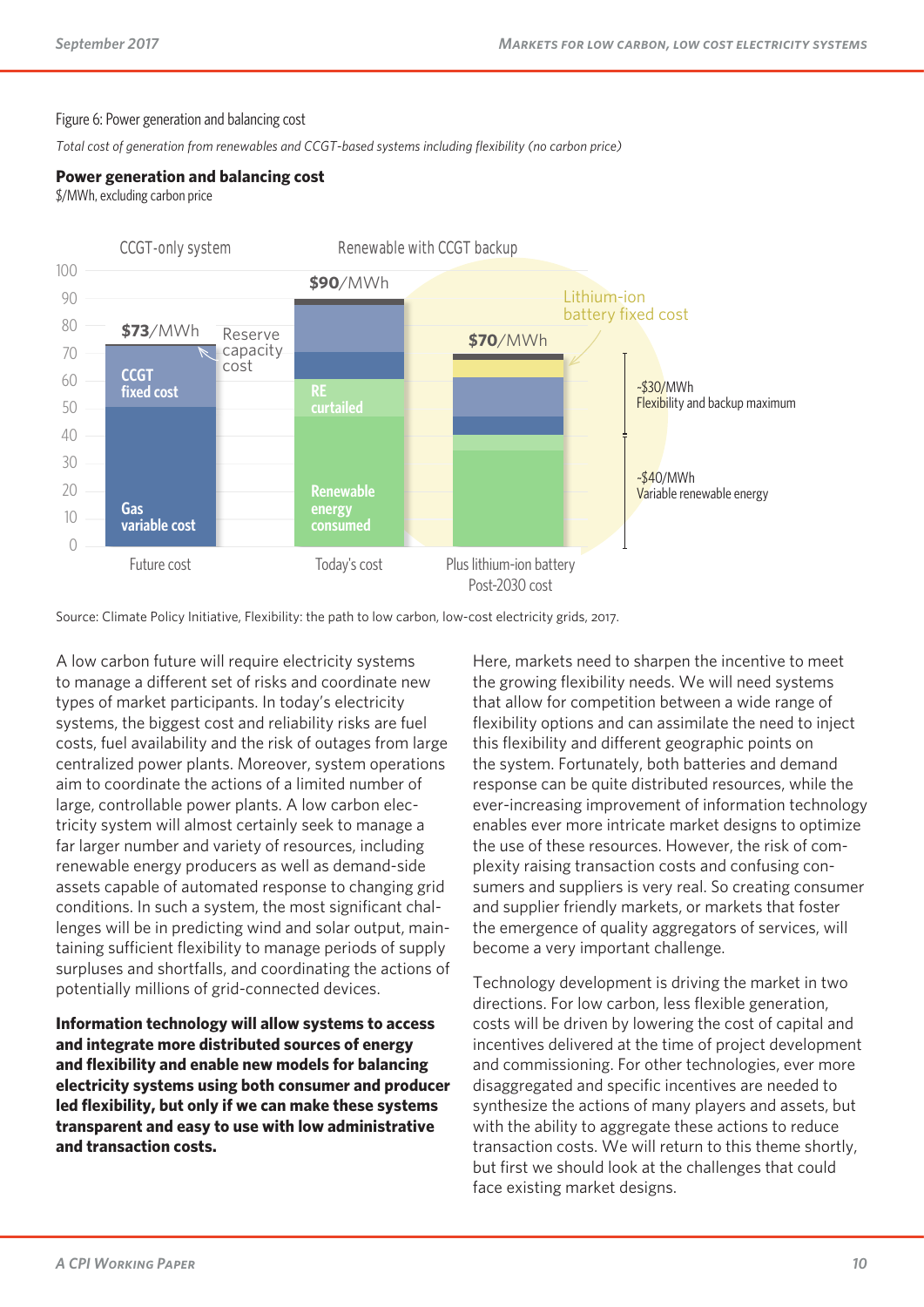## **4 The state of current market design**

The emphasis of electricity market reform over the last 30 years has rested squarely on sharpening, extending and deepening incentives to private players like utilities, IPPs and energy suppliers. The reforms have been successful, but not universally so, often with hiccoughs due to the transactions and administrative costs and the impact on financing discussed in section 2. For example:

- Retail competition in the UK has led to consumer and political backlash as the complexity and administrative costs to consumers has grown and as the benefits to the supply companies from strategic selection of customers has outweighed any benefit they experience from reducing costs or competing on quality.
- Risks and uncertainty have often delayed the build of new generation supply, as the short term focused markets have not offered adequate long-term certainty required to finance new plants.
- The responsiveness of consumer demand to electricity price signals has been lower than hoped, partly due to weak long-term price signals needed to justify investment, but also due to a blunting of the incentives, in order to avoid politically unattractive spikes in prices, and the relatively small value of the incentive when compared to the inconvenience and administrative costs.

The recent focus of electricity market reform has predominantly rested on issues like these, including the impact that carbon constraints, renewable energy and storage technology development might have on these issues. But we believe that a more forward looking view would also concentrate on the impact that variable renewable energy and the emerging storage and information technology revolution could pose in other areas. Namely:

- Under high penetrations of variable renewable energy, hourly prices based on marginal costs could drop to zero or below for extended periods of time, no longer sending meaningful signals for operations or investment.
- The role of natural gas as a price setter in many markets will increasingly make less sense.
- Strict adherence to existing market models could cause greater uncertainty in market prices, leading financing costs to rise significantly, increasing the costs of electricity systems and overwhelming the benefit of efficient system operation.
- Market mechanisms as currently structured could continue to blunt incentives for investment and innovation and, as a result, delay the emergence of new technologies and innovative business models required to keep a low carbon electricity system low in cost.

The key is to leverage the experience and value of the last 30 years' of experience in electricity market design, while creating a new system that avoids these issues.

#### **Under high penetrations of variable renewable energy, hourly prices based on marginal costs could drop to zero or below for extended periods of time, no longer sending meaningful signals for operations or investment.**

Today's electricity market designs emerged under a different market environment with a different set of needs. As less capital intensive and more efficient natural gas plants became commercially available, there was significant value in markets that dispatched plants based on fuel and other short-run costs while optimizing the use of the transmission network.

Prices in many of today's markets are based on the variable costs of the "marginal" power plant. In simplified terms, the market operator stacks all of the power plants in a system from lowest to highest variable cost, and the last plant that has to turn on to meet demand in a given hour sets the clearing price for the market. The marginal power plant in many regions is often fueled by natural gas, creating an intimate link between electricity prices and natural gas prices. This means that the market revenues for all market participants, including low carbon resources that do not burn natural gas, are often tied to the price of natural gas. This system rewards actors who can best manage fuel price risks and respond to fluctuating price signals. Variable renewable generators have almost no ability to respond to these incentives, since they inherently lack variable costs and flexibility.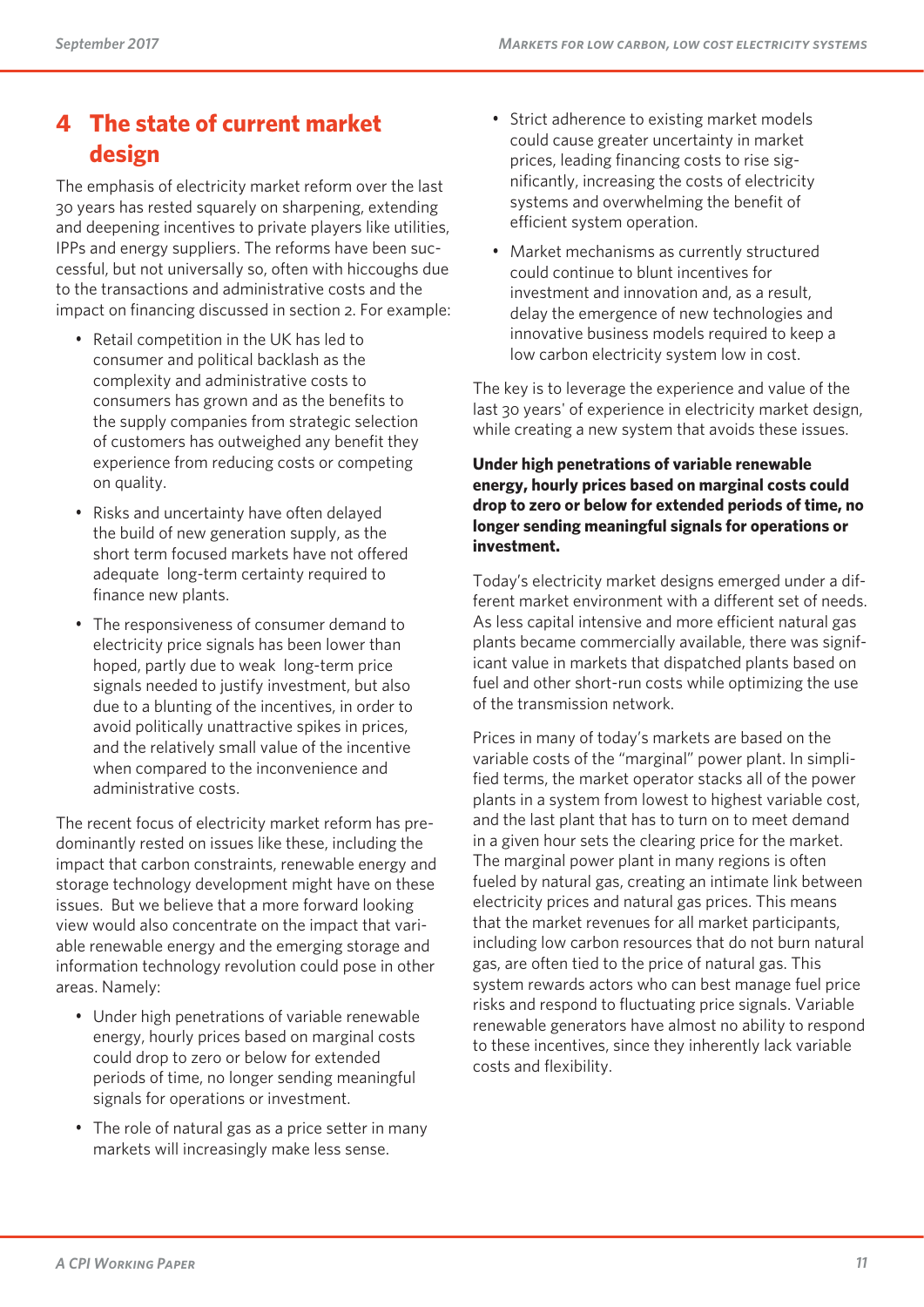



As zero and low variable cost power plants become a greater share of the energy mix, wind and solar may at times be the marginal plant, sending prices to zero. If excess production from renewable sources requires generators to turn down or curtail output, clearing prices can even go negative. These price signals are helpful for indicating the value of flexibility to the market. As we enter a world where 30-50% or more of annual electricity supply comes from sources like wind, solar, and to some extent nuclear or run of river hydro,

the number of hours where no variable cost energy is needed will increase. Under such a market prices could be zero or negative much of the year, blunting the economics of conventional fossil fuel generation as well as renewable energy. One initial reaction has been to slow the development of low carbon energy, to "reflect the economics of the system." But the issue is the design of a system based on short term marginal cost pricing when much of the system does not have a short term marginal cost.

Figure 8: Challenges for a clearing price market when marginal price tends toward zero



**Zero and negative average wholesale prices**

**Perception of subsidies increase** The more renewable energy is built, the more apparent subsidies could rise

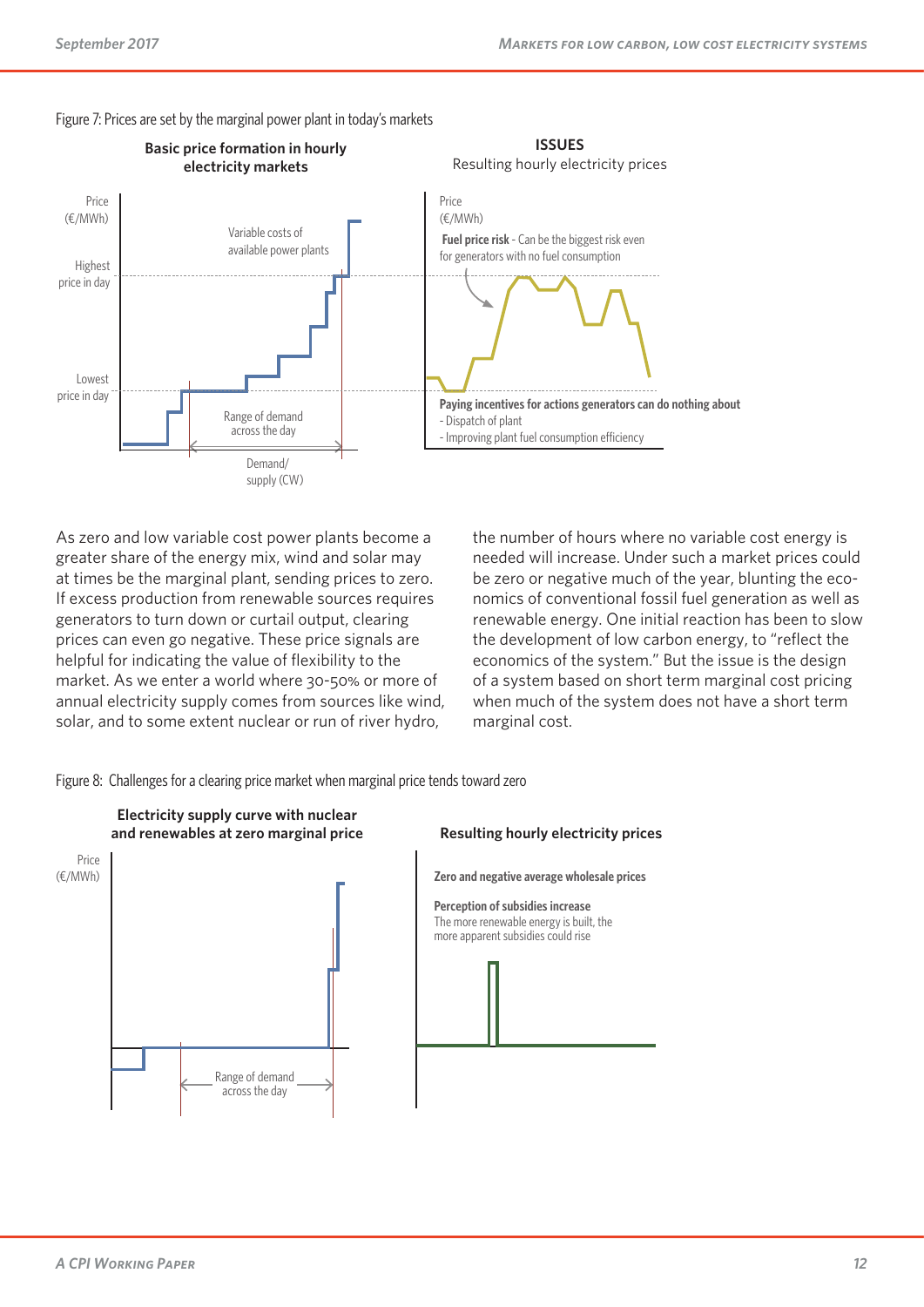#### **The role of natural gas as a price setter in many markets will make increasingly less sense**

For those hours where electricity prices are not zero, prices are notionally determined by the marginal power plant, that is the last, most expensive plant that needs to be turned on to meet demand in a given hour. Since in many markets, that plant is natural gas fired, natural gas prices will have a strong influence on energy prices. In today's markets, power prices often move in lockstep with fuel prices. For the investor in a gas fired power plant this is a benefit, a natural hedge. When costs rise, prices rise, meaning that their return on the investment is much less volatile than power prices.

But as new investment in generation increasingly moves away from baseload gas fired generation, fuel prices driving electricity prices will have the opposite effect. If natural gas prices fall, driving down power prices, the fixed costs of renewables stay constant, so returns become more volatile rather than less. Put another way, power plants that do not use natural gas are significantly more exposed to gas price risk than those plants that do. This dynamic imposes unnecessary price risks on an increasingly large share of the total investment base of the power sector, raising financing costs, and ultimately, electricity costs. At the same time, this market design gives fossil fuel generation a competitive advantage through lower financing costs, even though no cost advantage to the sector is realized.

#### **Strict adherence to existing market models could cause financing costs to rise significantly, increasing the costs of electricity systems and overwhelming the benefit of efficient system operation.**

The existing short term marginal price based market concept will also raise the financing costs of electricity generation in several ways. We highlight two.

First, even where generators are protected from short term marginal prices by contracts or regulation, the design of a notional wholesale price of electricity based on short-term marginal prices significantly raises investor risk perceptions around new low carbon energy projects. Interviews with a range of investors and analysts indicate that default risk and political risk, and particularly the risk that tariffs will be adjusted or regulation changed, are two of the biggest risks that investors face in investing in contracted renewable energy projects. Default risk can be mitigated by selling the contracted energy back to the wholesale markets, but if wholesale prices are low, the protection offered by

wholesale markets decreases. Furthermore, investors often view political risk to be a function of the "notional subsidy," that is, the difference between the feed in tariff or contract price and the wholesale market price.

When additional renewable energy generation hits a short term marginal price based wholesale market, average wholesale prices fall, increasing both default risk and political risk, significantly raising financing costs. Thus, the result of more attractive renewable energy and falling renewable energy prices could have the perverse effect of increasing the apparent subsidy and risk experienced by renewable energy investors as deployment increases, even when the actual "subsidy" has fallen or has disappeared. The result will stall the momentum for falling costs and lead to a backlash against the lower-cost energy precisely at the time that renewable energy becomes fully cost competitive. Evidence is very strong that we have already reached the point of both backlash and competitiveness in many markets.

Second, viewing market design purely from the perspective of short term incentives can create risks that will discourage investors and raise return requirements. Curtailment of renewable energy is a prime example. Many electricity market designers argue, rightly, that the ability to curtail production from renewable energy projects is a source of flexibility to electricity markets. They further argue that renewable energy generators should be given incentives to provide this flexibility to the system. Where they often err is in how these incentives interface with the market and the impact that their design would have on financing costs. In work that CPI published in 2016 *Policy and Investment in German Renewable Energy* CPI worked with a range of German investors, policymakers, analysts and project developers to assess the impact of different policy options on which investors would likely invest in renewable energy, at what required return, under different policy adjustments being considered. One part of that project addressed curtailment risk as it would be addressed by investors.

German and EU proposals have suggested that feed-intariffs should not be paid to generators when electricity prices are negative. As in figure 9 below, CPI modeled the trajectory of annual hours of negative prices in Germany assuming that renewable energy build-out met government targets and system flexibility – outside of renewable energy curtailment – did not increase. By 2025, the annual number of negative price hours would increase more than tenfold and continue rising steeply from there. We have specified both a P50 level,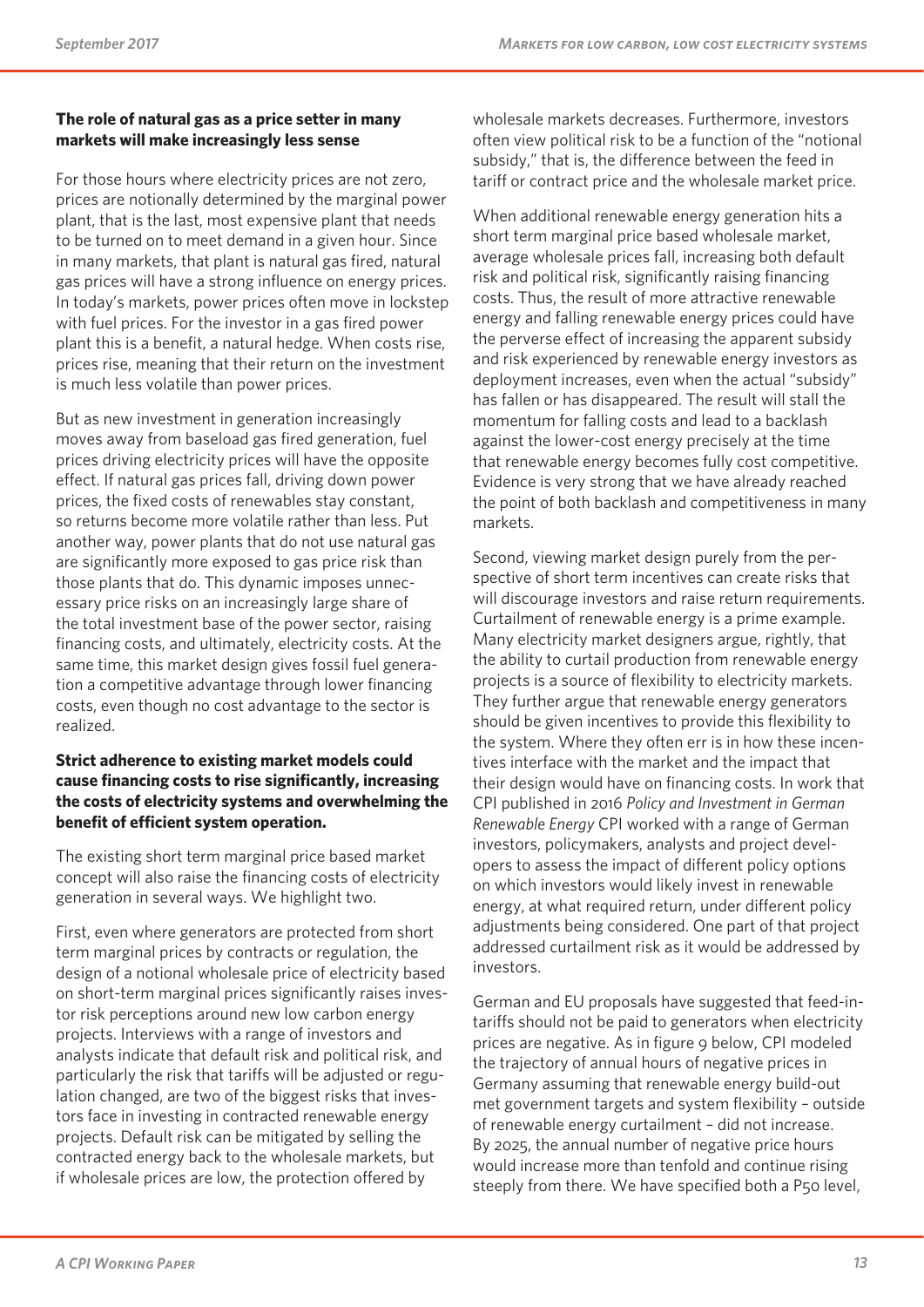which reflects the level of annual negative prices we would expect to be exceeded 50% of the time, and a P90 that would be exceeded 90% of the time. While the P50 level is important in that it sets base expectations for developers and equity investors, the P90 level is arguably more important in that this is the forecast that debt investors, who are more worried about downside risk and default protection, are likely to look at. As P90 curtailment levels rise, the amount that investors are willing to lend to projects decrease, since they need more protection against potentially higher curtailment and lower revenues. As debt levels and leverage decrease, the project return, or weighted average cost of capital, required for the project increases. The graph on the right shows how the required electricity price would rise with increasing expectations for curtailment as a result of the financing response to the increasing risk of curtailment. In the words of one investor; "unspecified economic curtailment risk will make wind energy uninvestable." The report does go on to show that there are many fixes to reduce this risk, including capping annual curtailment or curtailing only enough renewable energy to make prices go positive<sup>2</sup>. But the risk is clear, and it is a risk created by market design.

The key is that incentives around issues like whether or not the wind park would be an attractive investment need to be delivered when that decision is being made. Forcing investors to make decisions about how to invest in and design a project where there are open, unspecified risks like the potential curtailment due to negative prices is possible, but it will raise costs much more than the value of their improved decision making. That is not to say that wind or solar should not be curtailed, just that the level of curtailment and the compensation received should be known at the time of final investment decision, rather than set on an hourly basis to be discovered only in the fullness of time.

#### **Market mechanisms as currently structured could continue to blunt incentives for investment and innovation and, as a result, delay the emergence of new technologies and innovative business models required to keep a low carbon electricity system low in cost.**

There are many designs and suggestions for electricity market design, including so-called energy only markets. In these markets, nearly all potential revenue for a generator comes from the per MWh payments made for energy generated, providing an incentive for generators to respond to the variation of prices over the day. In

Figure 9 – The impact of unspecified potential curtailment of financing costs for wind projects in Germany

*The number of hours with negative electricity prices in Germany will rise rapidly with the current market structure, unless flexibility is increased markedly*





Source: CPI Analysis (see Policy and Investment in German Renewable Energy (2016))

2 In the German example, in 2025 curtailment of just 15% of wind production, on average, would cause prices to go from negative to positive. Thus applying curtailment of incentives to all feed in tariffs would be overly punitive.

#### **Impact on bid prices of reduced output and higher finance costs**

*If renewable electricity producers are forced to curtail with no compensation when prices are negative, costs will rise as a result* 

*of reduced output and higher finance costs due to risk*



2020 2021 2022 2023 2024 2025 2026 2027 2028 2029 2030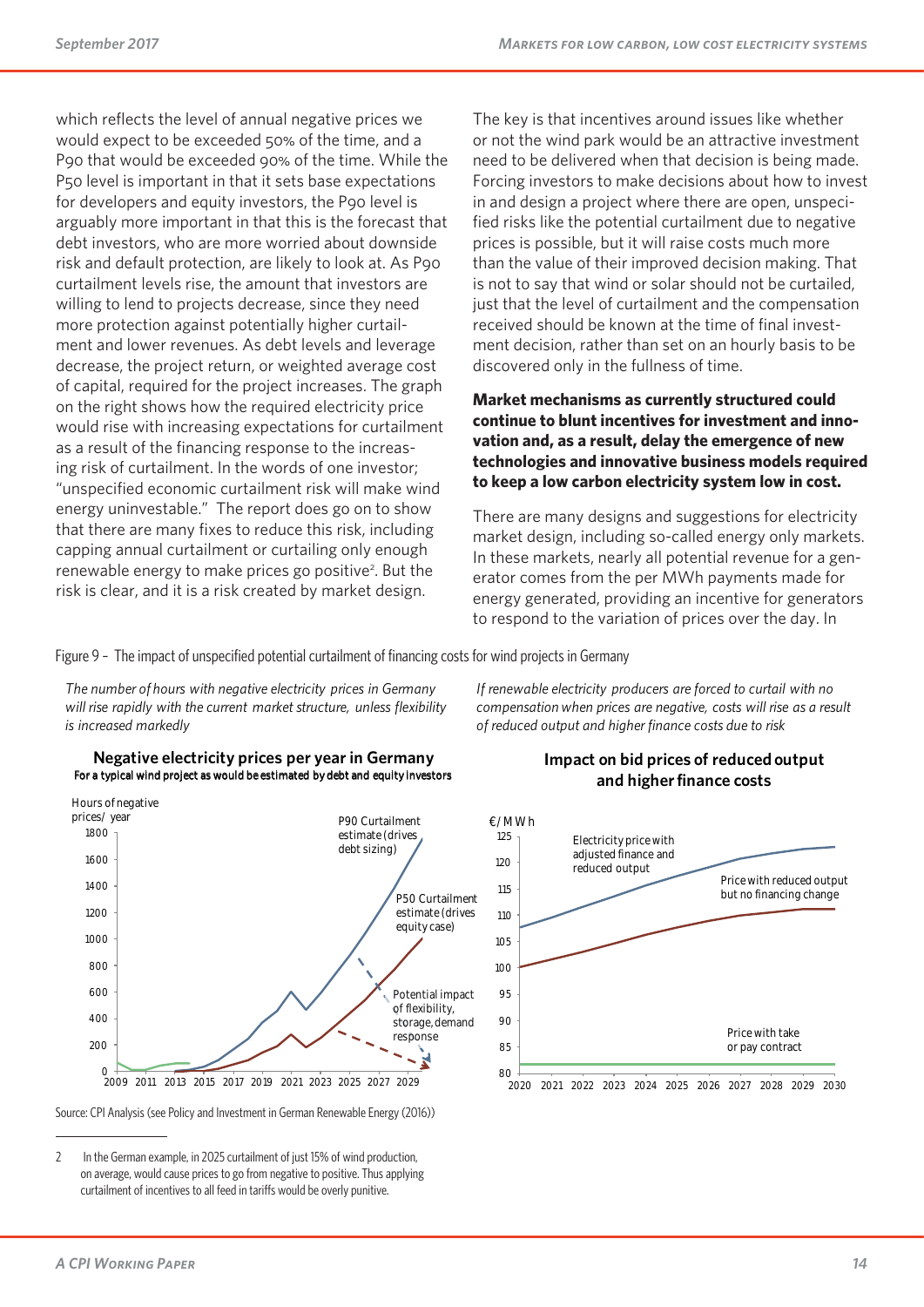one unpublished analysis CPI preformed for a US state system, we found that a market that was restructured to value flexibility and energy services separately, could change the dispatch of fossil fuel dramatically. In our example, we found that the load factor of some coalfired power plants fell in the separated market from 80% to closer to 20%, but that these plants were almost as profitable despite generating  $\frac{1}{4}$  of the energy, since the true value of their services lies in the flexibility and system support they could provide.

To achieve this result, we need markets that concentrate the flexibility signals on those who have the ability to respond to the signals. When all energy is priced at the marginal price, there is a tendency to cap price spikes, either explicitly or effectively, in order to prevent

shock and political fallout that could occur when consumers were exposed to very high prices. While these effective caps keep the system from distress, they also blunt the incentives from those that would build flexibility assets to reap the rewards from the high prices. That being said, no investor will invest on the basis of even an infinite price that has already passed. To encourage innovation and investment, the short term price signals need to be translated into something that justifies longer term investment. In the medium term, policymakers may need to develop contract markets that help technology develop. In the longer term, with developed storage and flexibility asset bases and a more stable flexibility market, these transition arrangements may likely be replaced by technology-neutral market mechanisms.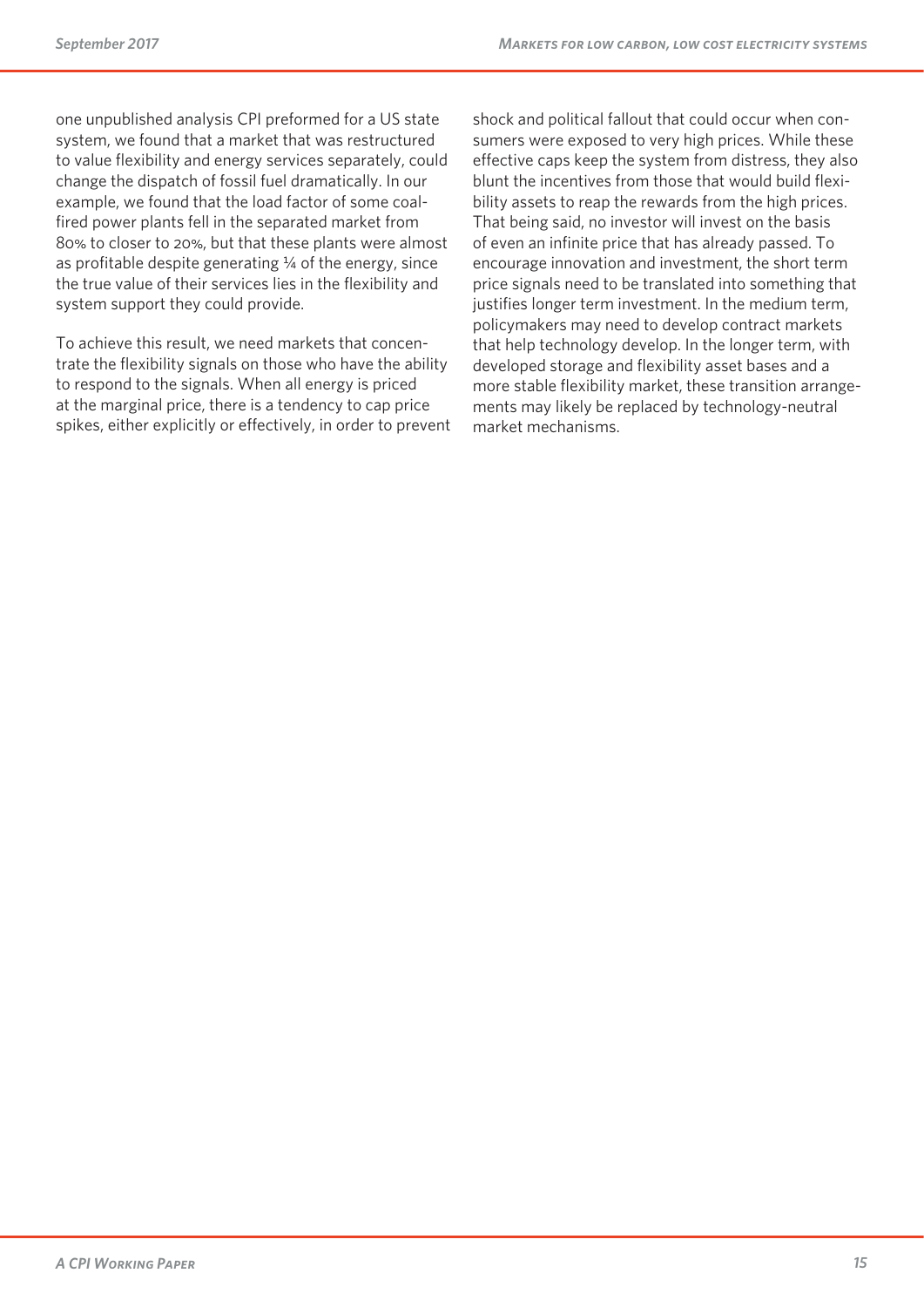### **5 Structuring a new electricity market**

We begin with the hypothesis that future electricity systems will be composed of ever greater quantities of low carbon, lower flexibility supplies such as variable renewable energy, nuclear, or fossil fuel generation with carbon capture and storage. On the other hand, batteries, transmission and distribution, hydro, consumer flexibility and the remaining fossil fuel generation will play a growing role to provide the balancing and system flexibility that will make this lower-carbon system work. These two sets of assets have very different financial characteristics and financing patterns.

We believe that the key to a future electricity market is to break these two components into two distinct markets, each with their own market setting processes that deliver sharp incentives when they provide the most impact on the efficiency of overall system design and operation. These two markets must work together, requiring development of enabling systems and policy.

One approach to meeting these goals would be splitting the market into two parts:

• An **energy market**: a market for commodity electricity production, independent of time and location, that relies on auctions for long-term energy contracts to enable long-term low cost financing of low cost, capital intensive energy resources. While generators will be able to choose which market they wish to participate in, we believe that this market will

attract mainly the low carbon, less flexible energy supply from renewable energy, nuclear, carbon capture fitted fossil fuels, and possibly combined heat and power. This market will set the notional wholesale price for electricity used in many system wide planning and investment decisions.

• A **delivery market**: a market for the delivery of energy when and where it is needed to meet demand and ensure reliability. This market would concentrate incentives for flexibility on the participants that are best suited to manage those risks. Prices in this market would vary locationally and fluctuate widely across the day. The price in the delivery market would be in addition to (or subtracting from if the delivery price goes negative) the wholesale price in the energy market. Thus, as in figure 10 below if the annual wholesale price from the energy market is \$50/MWh a gas turbine that received \$40/ MWh for delivery of energy at peak, would receive a total of 90\$/MWh. Conversely, a battery that was paid \$60/MWh in the flexibility market to absorb excess energy on the system, would receive \$10/MWh net for the charging, but would then receive the delivery market price plus the \$50/MWh energy price back when the energy was sold back to the market.



Figure 10: Long-term energy prices are stable while delivery prices vary significantly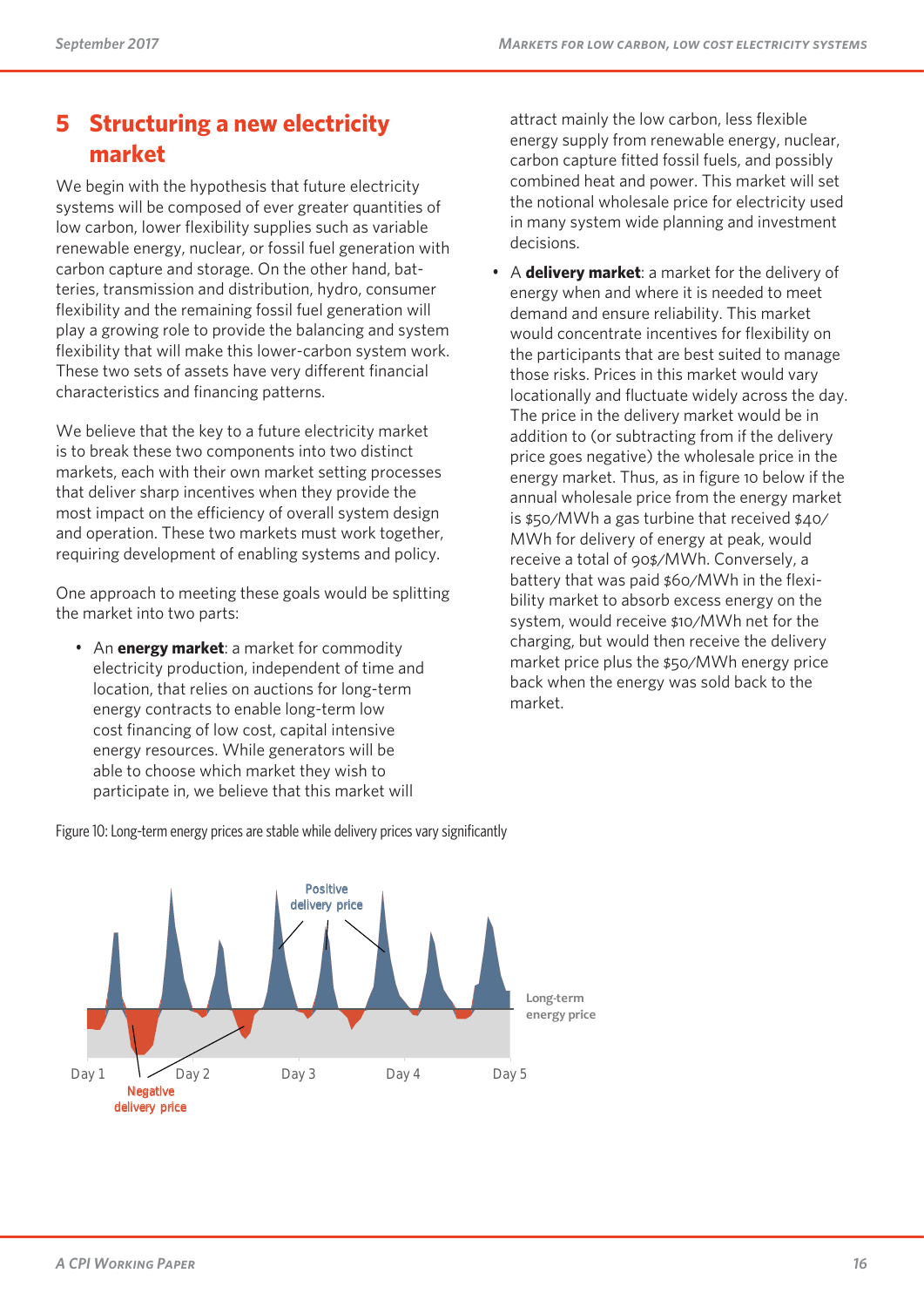|                        | <b>ENERGY MARKET</b>                                                              | <b>DELIVERY MARKET</b>                                                                                           |
|------------------------|-----------------------------------------------------------------------------------|------------------------------------------------------------------------------------------------------------------|
| <b>Price formation</b> | Based on long-run, levelized costs                                                | Based on short-run locational costs and scarcity value                                                           |
| <b>Risk</b>            | Low, primarily credit and counterparty risks                                      | High, including fuel price, availability, storage levels, etc.                                                   |
| <b>Time frame</b>      | Annual rolling auctions for delivery 1-3 years<br>ahead, with long-term contracts | Day-ahead and real-time markets, potentially some longer-term<br>contracts for reliability and resource adequacy |
| <b>Objective</b>       | Minimize financing cost for bulk of kWh                                           | Minimize operating cost for flexible resources and encourage<br>consumer flexibility                             |

Figure 11: Characteristics of the energy and delivery markets

Making the two markets work together will require some careful design. We highlight 4 areas where special consideration will be required to get the two markets working together:

- Creating incentives for participants in the energy market to reduce flexibility needs over the long-term;
- Incentives to integrate the cost of long-term and shorter term transmission and distribution system operating and investment;
- Optimizing the use of fossil fuel plants and dispatchable hydro as they fit into long-term energy supply;
- Maintaining system security and reliability.

The combination of these markets could lead to lower financing costs for long-term, capital-intensive energy resources, as many of the key risks facing these assets would be transferred into the delivery market. At the same time, sharpened market signals for flexibility would provide clear incentives to flexible power plants, battery energy storage, and demand-side flexibility providers.

In addition, a variety of electricity system services – ancillary services such as short-term reserves and frequency control – would continue to be needed and could rely on market mechanisms similar to those we have today.

This market design concept is meant to be a starting point for discussion. By proposing a drastically different market model, we hope to highlight the major challenges facing today's electricity markets and ignite a debate on the right solutions. The remainder of this section describes this market concept in more detail.

### **5.1 The long-term energy market**

In this new market model, energy would be procured through auctions for long-term contracts for

"commodity" kWhs of electricity, priced independently of location and timing of production. This market design accomplishes two critical goals.

First, by awarding energy resources long-term contracts, this market enables low cost financing. Locking in energy prices for 20 years can lower the cost of wind and solar energy by over 10% by enabling more low-cost debt and less high-cost equity. Long-term contracts can also serve as the basis for new financial instruments for institutional investors which can lower energy costs by 15-20%.3

Second, relying on an auction mechanism to set prices for these long-term contracts incentivizes cost reductions and efficient project delivery. As technology costs for wind and solar continue to drop, an auction mechanism can create the competitive pressure needed for those cost reductions to translate into lower long-term energy prices.

#### **5.1.1 Description of long-term energy market**

The long-term energy market could be constructed as follows:

- Each year, the system operator or electricity retailers would construct a long-term forecast of energy needs to determine how much contracted energy the market would need to procure.
- Based on this long-term forecast, a certain portion of that energy need would be auctioned, where the lowest-cost bidder(s) would receive long-term contracts to supply electricity at a fixed price, with delivery starting in 1-3 years (to allow time for construction of new plants).
- As old contracts expire and demand estimates change each year, the amount of energy
- 3 CPI 2011 paper and CEIT analysis.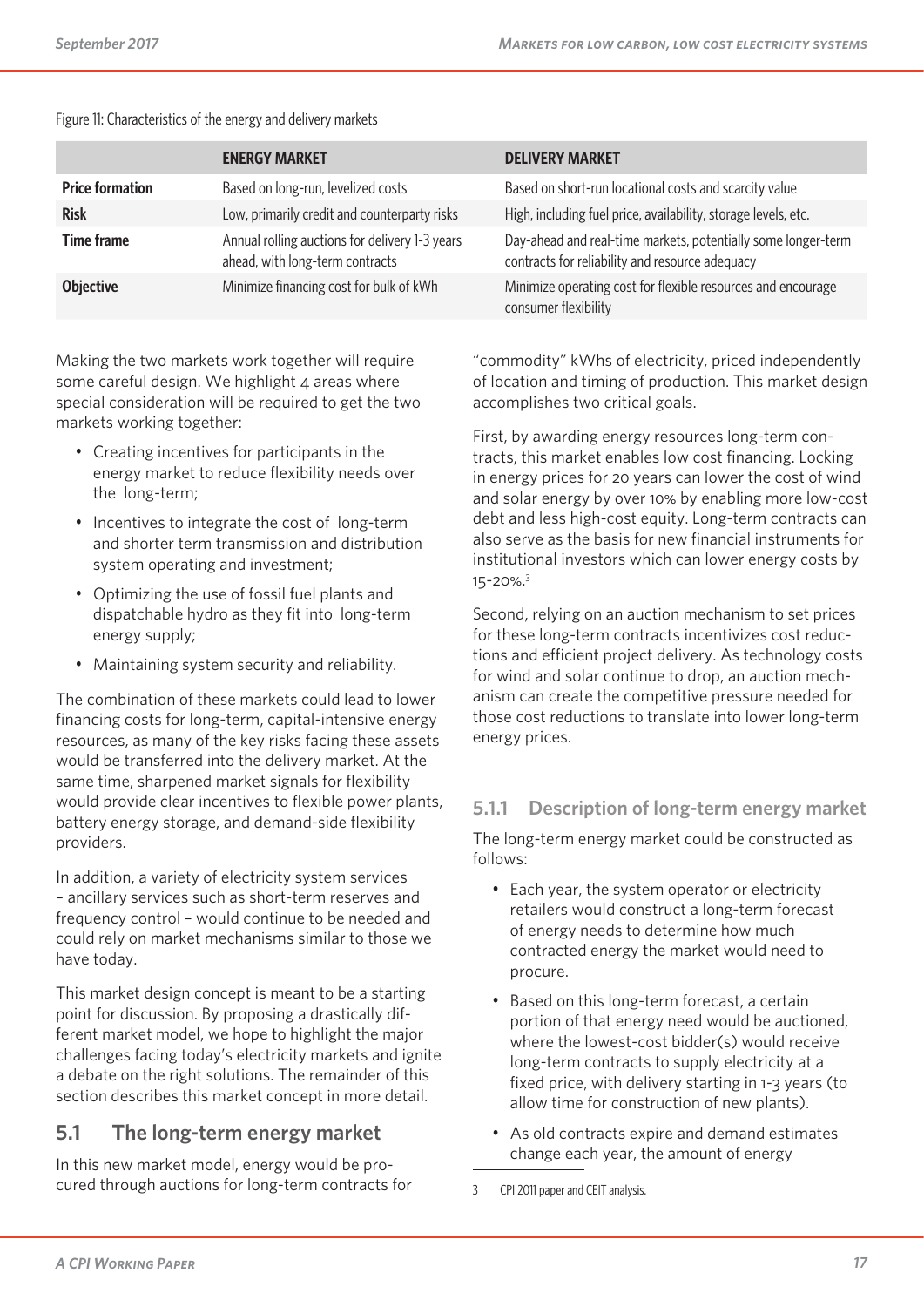procured through these long-term energy auctions could be adjusted.

• While long-term contracted energy resources would be paid the clearing price for their auction (or in some cases may be paid as they

bid), consumers and non-contracted energy suppliers (eg, those that provide energy while participating in the delivery market) would receive a blended price, reflecting the weighted average price across all contracted energy in a given year.

Figure 12: Illustration of stacking long-term contracts of different vintages to meet demand

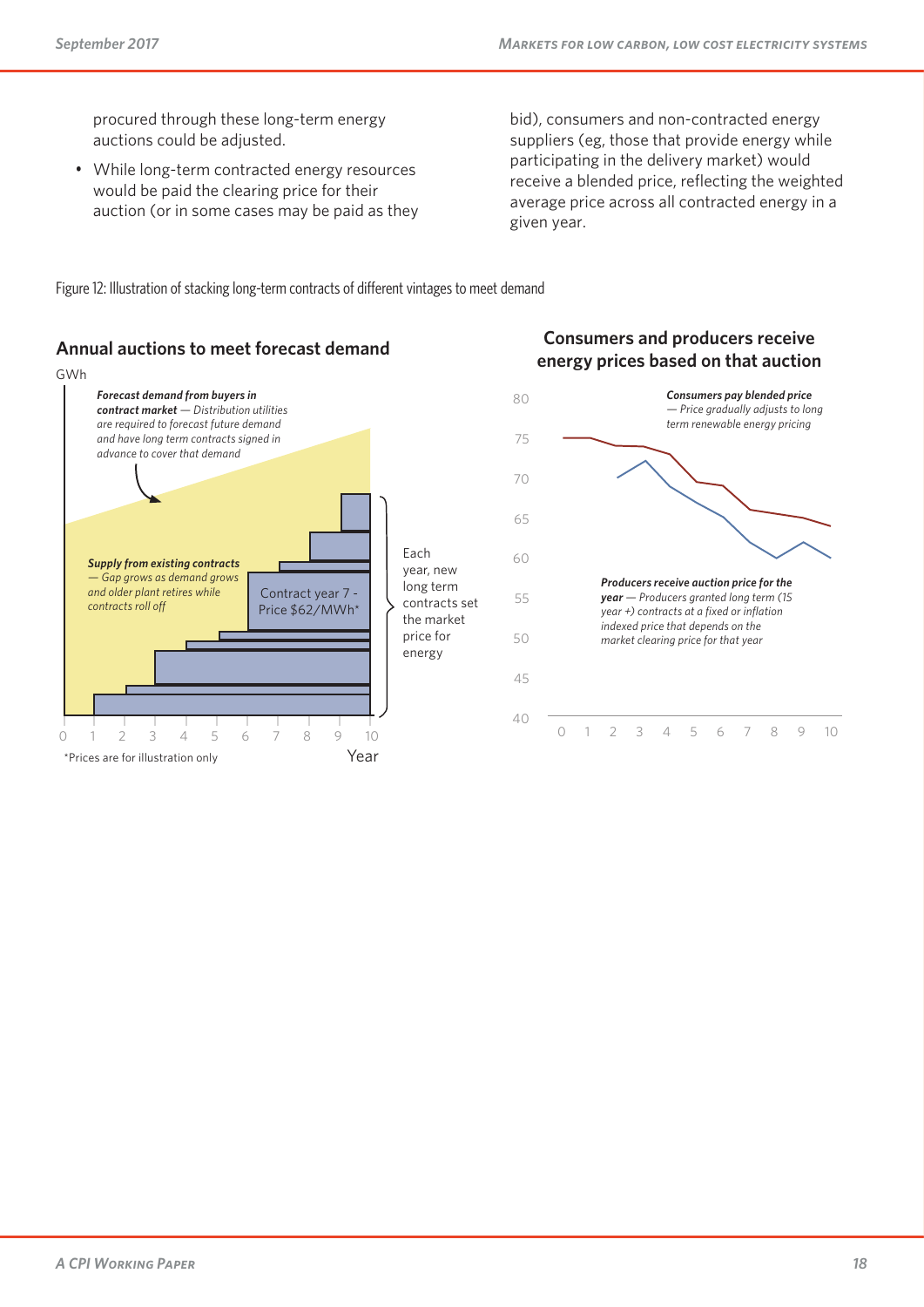#### **Drawing on experience with long-term energy auctions in Brazil**

Auction mechanisms have been used for decades to procure electricity. Auctions are common in renewable energy procurement as a tool for price discovery for long-term renewable energy contracts (for example, California's Renewable Auction Mechanism). In addition, most renewable energy tenders and requests for offers for bilateral contracts strongly resemble auctions.

However, Brazil's electricity market structure puts auctions for long-term energy contracts at the center of their electricity market.4

In 2004, Brazil introduced market reform changes that required that all electricity demand must prove to be 100 percent covered by an energy contract on an annual basis. In other words, each year, a distribution company or direct electricity buyer would need to show that their total MWh of consumption for the past 12 months was fully covered by contracted MWh over the same time period, and any shortfall was subject to a penalty.

To ensure that long-term energy procurement is efficient, regulated distribution companies in Brazil fulfill their energy contracting obligations through a series of long-term contracting mechanisms (whereas direct electricity buyers are free to meet their contracting obligations however they see fit). Each year, a certain amount of new and existing generation is procured through long-term contracts (typically 15-30 years with a 3-5 year lead time), while existing plants that are not currently contracted can bid to supply shorter-term contracts with immediate to short lead times.

Brazil's long-term energy auction system has yielded low costs and facilitated investment in new hydro generation in the country. However, the system is not without its challenges, particularly exclusion of technologies other than hydro from auctions, potential gaming of hydroelectric production estimates, and crowding out of private generation investments by low-cost, publicly funded projects.

<sup>4</sup> As described by the World Bank (2011), "Energy Auctions: An Overview of Efficient Practices" and Moreno et al. (2010), "Auction approaches of long-term contracts to ensure generation investment in electricity markets: Lessons from the Brazilian and Chilean experiences."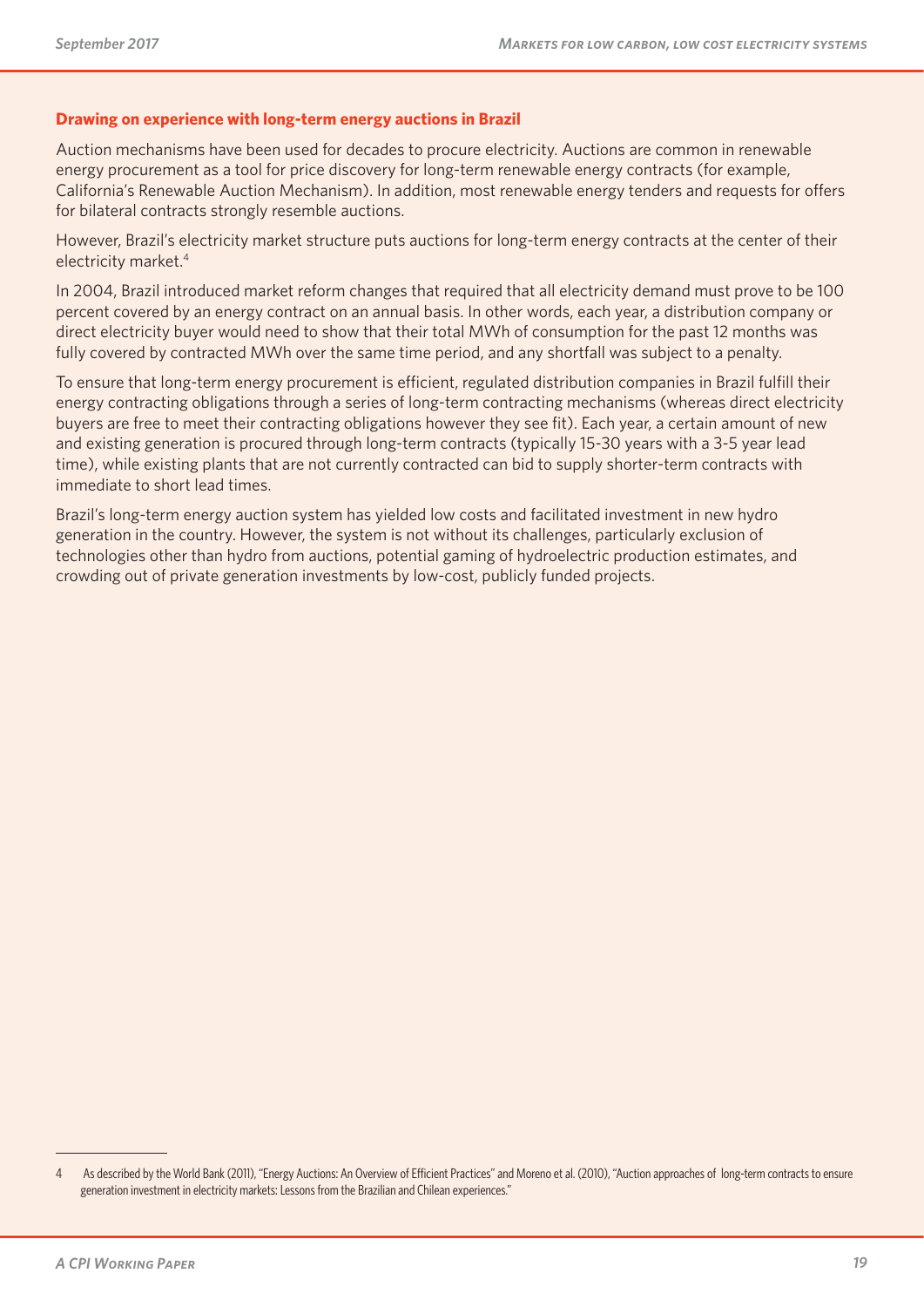### **5.2 The delivery market**

Once commodity kWhs have been contracted for in the long-term energy market, the electricity system needs to ensure that electricity can be delivered at the time and location where it is needed, instantaneously. The delivery market would be designed to meet the difference between expected generation from the long-term energy market and real-time electricity demand at each location in the grid by providing robust market signals for flexibility. The delivery market takes many of the design features of the more sophisticated electricity markets currently in operation and redefines the scope to focus on incentivizing flexibility.

This market would have several key characteristics. It would provide short-term price signals, based on day-ahead or near real-time markets. It would also provide locational price signals, differentiating the value of delivery services between locations on the grid. This delivery market would have several layers.

First, flexibility resources – those that can generate, hold back generation, consume, or store and shift electricity – would be able to bid directly into a delivery market. Ideally, this delivery market would be open to a wide range of technologies, and would aim to minimize

the cost of serving demand at a particular place and point in time.

Second, those same flexibility resources could be owned and/or operated by businesses that manage a portfolio of assets, much in the way an independent power producer or power trader might today. By managing a diversified portfolio of flexibility resources, each of which can provide a range of flexibility services, these businesses would have the incentive to effectively manage flexibility risks and compete to keep costs low.

And finally, consumers could play several roles in the delivery market. They could contract with an aggregator who manages delivery costs on their behalf (like today's competitive energy retailers), or purchase delivery services directly from the market at market clearing prices (and potentially use automated demand-side flexibility technologies to manage their own exposure to delivery market risks).

Figure 13: Delivery market pays to deliver energy purchased to a specific time and place

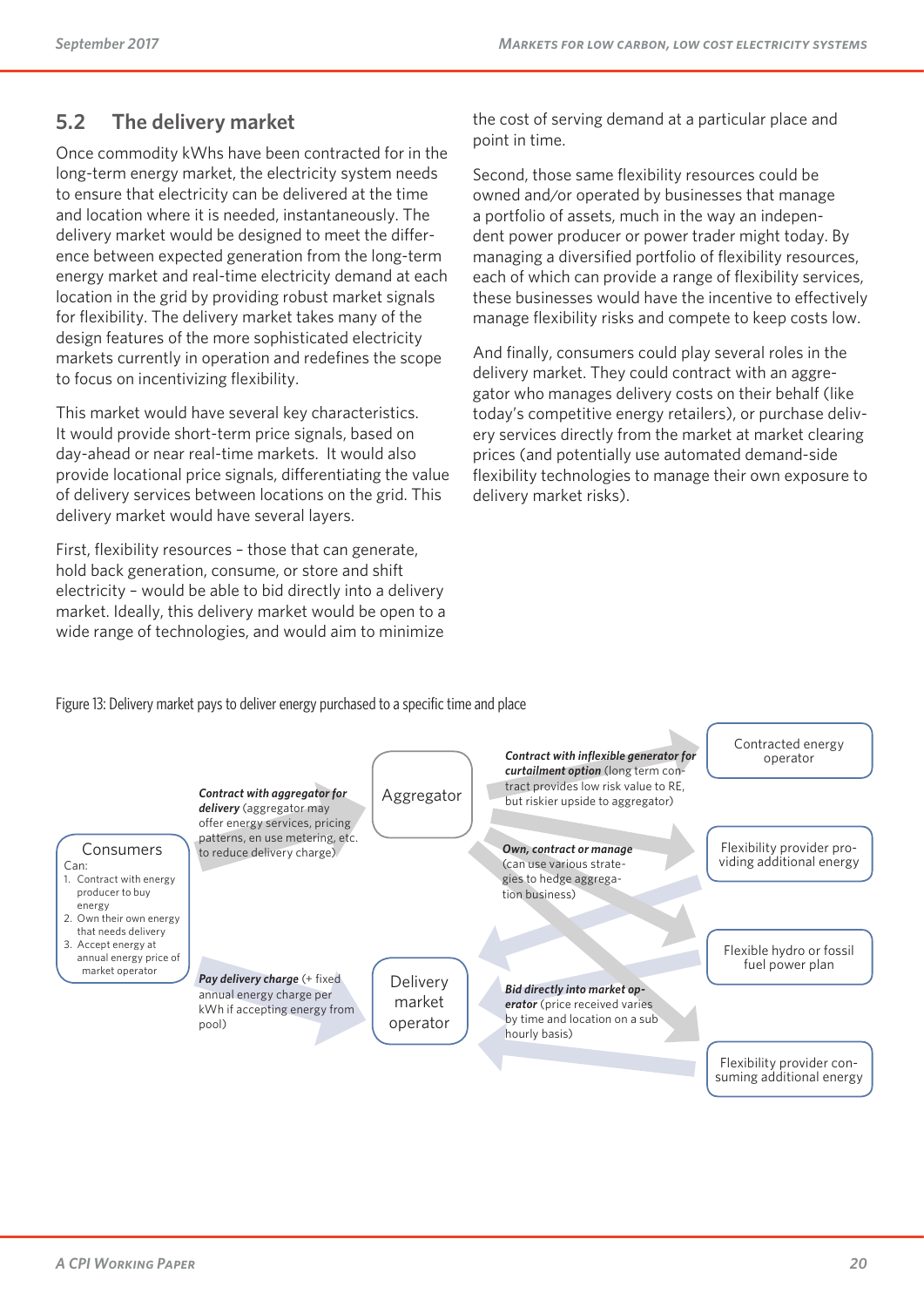#### **5.2.1 Concentrating flexibility risks in a flexible market**

In today's power markets, most market participants are either directly or indirectly exposed to volatile electricity prices. For flexible generators that can respond quickly to changing grid conditions, these prices are effective signals for driving flexible operations. But for some resources – namely capital-intensive renewables that produce power only when the underlying resource is available, or capital-intensive baseload resources like nuclear with limited flexibility – these volatile prices introduce risk that the resources have little ability to manage.

By partitioning the market into energy and delivery markets, the volatile price signals for flexibility would be concentrated in the delivery market, where more flexible resources would have stronger signals to respond. Meanwhile, those resources that opt for price stability through the long-term energy market can reduce their exposure to risks they cannot manage, driving down cash flow risks and financing costs for those resources.

In addition, this new market model would separate the value of commodity kWhs from delivery and flexibility services. In doing so it would allow consumers (and aggregators acting on consumers' behalf) to see a clear market signal for the value of firm delivery of electricity to a particular point in space and time. Electricity consumers could then develop more sophisticated strategies for contracting their energy – for instance,

they may be willing to pay for complete reliability for a portion of their electricity needs, while accepting lower reliability (say, by allowing an aggregator to curtail their demand for electricity consumption from some appliances) at a lower delivery price for the rest. By specifically revealing the value of electricity delivery, market participants can develop strategies to respond efficiently.

#### **5.2.2 The role of locational marginal pricing**

To achieve both time and locational granularity, a number of electricity markets today use locational marginal pricing for time- and location-specific price signals. In a market that uses locational marginal pricing, the market operator receives bids from generators in the form of a marginal cost curve (and often, operating constraints like startup times and ramp rates). The market operator then applies the characteristics of the transmission system and solves a largescale market model for the least-cost system dispatch. This model also generates prices for every node on the grid, which represent the marginal cost of serving a kWh of energy at a particular location and time – even if no generators exist at that particular node to provide market liquidity. These prices incorporate transmission constraints, transmission losses, and the optimal flow of power across the transmission network. Prices are determined by the market operator's model, and the market operator then sends dispatch signals to those generators that cleared the market to run.5

Figure 14: Example of locational marginal pricing in Midwest Independent System Operator



Midwest ISO real-time LMP, 9/7/2011, 9:25 a.m.

Source: EIA, MISO.

5 See Chao and Wilson, "Design of Wholesale Electricity Markets."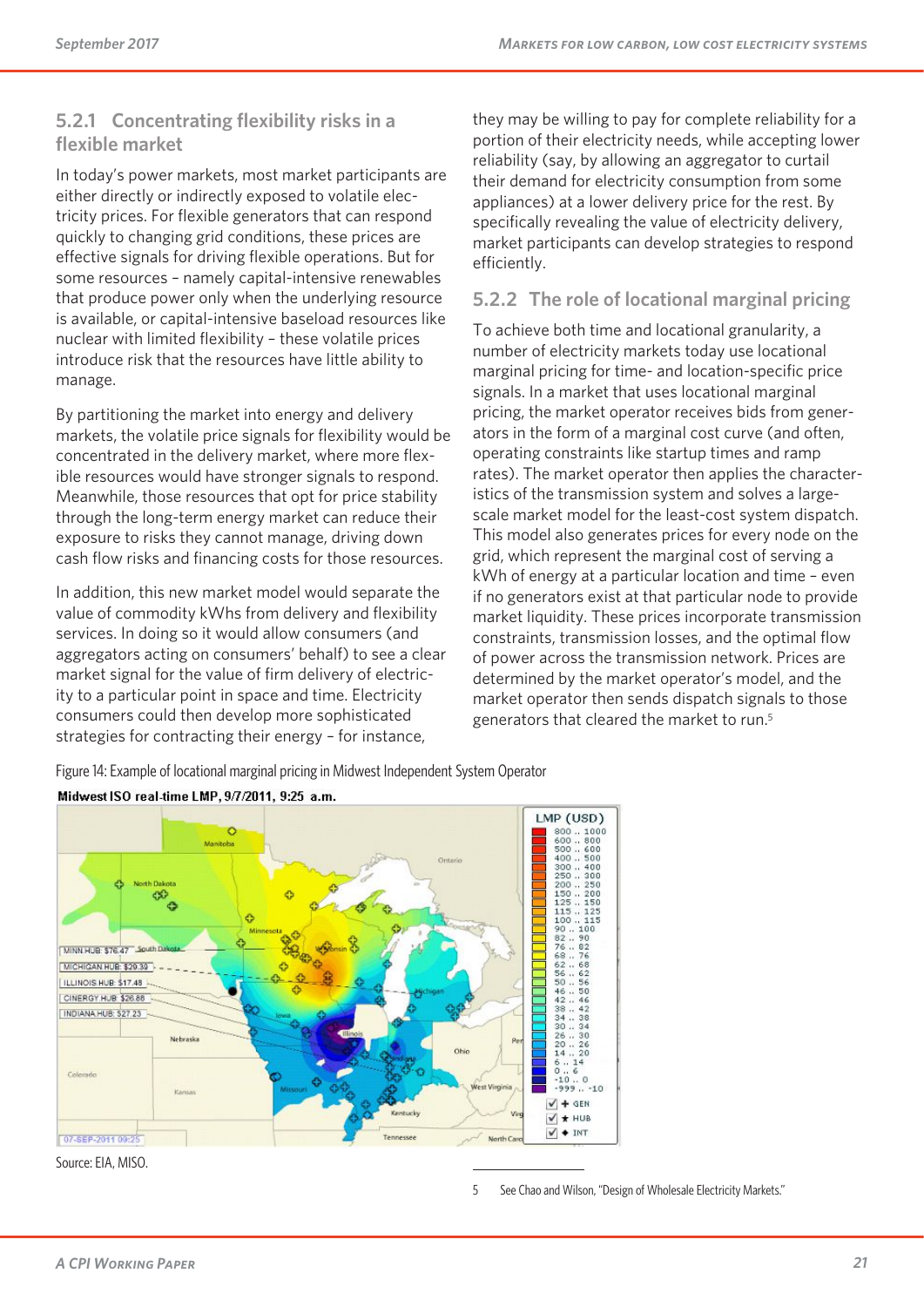Much like the PJM market or other locational marginal price based markets, the delivery market could use the concept of locational marginal pricing for delivery services. The key difference would be that rather than bidding to supply energy to meet demand at a given point in time and space, the delivery market would clear the difference between demand and production from contracted generators in the energy market, which in some cases could be negative. This, of course, would send strong signals for energy storage, demand shifting, and strategies that combine turning down contracted wind or solar with generating power from another resource at a different time.

In addition, a locational marginal price-based delivery market would preserve the efficient use of transmission that today's market models have realized, while sending clear locational price signals that could serve as the basis of transmission investment (or non-wires alternatives to transmission investment).

### **5.3 Ancillary services**

Finally, today's electricity markets include a variety of "ancillary services" – which make up a small portion

of total electricity system costs, but provide essential services to support the reliability and efficiency of the power system. Today, many of these services are provided by a combination of competitive markets and regulated or administratively determined procurement mechanisms. As the grid evolves, mostly incremental changes to these markets and mechanisms will be needed, building on the models in place today. Certain services – for instance, the inertia and instantaneous frequency response that large spinning generators provide to a power system – are unpriced characteristics of the power system that may require compensation in a future grid with fewer spinning generators and more power electronics. A market may reveal new low-cost ways to provide system inertia that don't depend on running large generators. In addition, there is significant scope to expand the supply (and lower the cost) of some ancillary services – frequency control and short-term reserves – using energy storage, demandside flexibility and distributed energy resources of many types. The potential evolution of ancillary services markets is summarized in the table below.

|                                         | <b>Description</b>                                                                                 | <b>Current market design</b>                                                                                                     | New market design                                                                                                                                     |
|-----------------------------------------|----------------------------------------------------------------------------------------------------|----------------------------------------------------------------------------------------------------------------------------------|-------------------------------------------------------------------------------------------------------------------------------------------------------|
| <b>Inertial</b><br>response             | Inertia of spinning generators physically<br>slows down drops in frequency during<br>loss of power | Currently uncompensated                                                                                                          | May need to be compensated at times<br>when few high-inertia generators are<br>online                                                                 |
| Spinning and<br>load-following          | Rapid corrections in output to correct<br>mismatches between supply and<br>demand                  | Generators withhold some power<br>output and bid into reserve<br>market to be "on-call" or follow<br>automatic generation signal | No significant change needed, but should<br>be open to demand side and battery<br>technologies, and pay more for faster and<br>more accurate response |
| Short-term<br>reserve                   | Capacity available within ~10 minutes for<br>longer duration events and mismatches                 | Generators withhold some power<br>output and bid into reserve<br>market to be "on-call"                                          | No significant change needed, but should<br>be open to demand-side and battery<br>technologies, and pay more for faster and<br>more accurate response |
| <b>Reactive</b><br>power and<br>voltage | Reactive power for inductive loads<br>(e.g. large motors) and to support grid<br>voltage           | Payment for lost real power<br>output when more reactive power<br>needs to be generated                                          | No significant change needed, but should<br>be available to inverter-based renewables<br>and batteries that can also supply VARs.                     |
| <b>Black start</b>                      | Startup sequence to repower grid after<br>a blackout                                               | Generators typically paid an<br>administratively-set annual price<br>to be available for black start<br>services                 | No significant change needed, but<br>black start sequence may become more<br>complex with greater distributed energy                                  |
| <b>Ramping</b>                          | Ability to rapidly adjust output to meet<br>predictable but large-scale changes in<br>power needs  | Not currently differentiated<br>from capacity payments in most<br>markets (CA exception)                                         | Mechanism to pay generators to be<br>available to meet ramping needs, or<br>reflect in structure of delivery market<br>pricing                        |

Figure 15 – Ancillary service markets: slight adaptation needed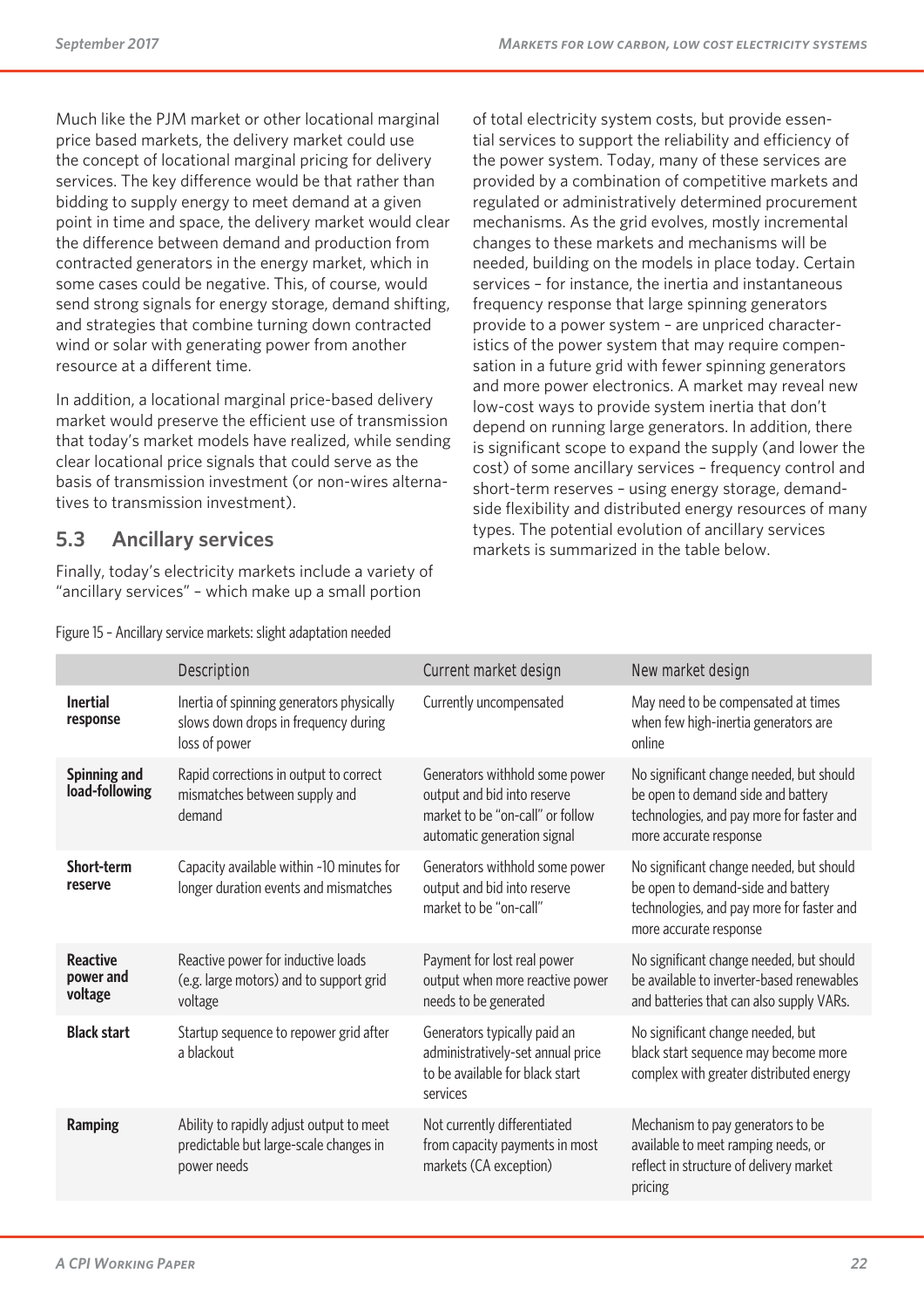### **Challenges and interfaces between the markets**

There are several key challenges and interactions between the long-term energy market and delivery market.

#### **5.3.1 Creating incentives for participants in the energy market to reduce flexibility needs over the long-term**

While variable renewable energy or nuclear may not be the most attractive options for many types of electricity system flexibility, how much of each is built, where it is built and how it is maintained can have significant impacts on how much flexibility is needed from other sources. One example would be seasonal flexibility, that is, the need to shift energy that might be produced in the summer to satisfy electricity demand in the winter. Another could be reducing the amount of daily shifting that would be needed to meet evening lighting demands if all of a systems electricity was generated by solar power.

In the case of seasonal shifting, it turns out that there will be an optimal mix of low carbon resources that will minimize total shifting requirements. For example, in Germany there tends to be more wind in the late fall and winter and more solar generation in the spring and summer. A mix of the two sources would, therefore, reduce the amount of seasonal shifting required by the system. But if a market is purely based on price, the likely result would be winning bids made up of all, or nearly all, one technology.

The optimum mix in any year will depend on the forecast of future flexibility needs and their cost of serving through the delivery market, balanced against the relative cost and impact on flexibility needs of the various competitive technologies in the energy market. As demand, costs and existing assets change, this mix is likely to change each year.

One solution would be to run separate auctions for different technologies, based on long-term assessments of the least-cost mix of resources. A more attractive option could be to run the market with price adjustments to reflect the cost or benefit of each technology or project on the expected future flexibility costs. Although such a system might still lead to a greater uptake of one technology versus another, in subsequent auctions the effect would gradually balance out. In the long-term, once the flexibility market is developed, we

can imagine a market where bidders bid against load profiles and secure the required flexibility balancing services to produce this profile through long-term contracts with flexibility asset owners.

Additionally, for daily balancing we can imagine options where bidders bid on a maximum number of curtailment hours in a year where they would not be paid, or, where all contracts are take or pay, with small incentives given to operators to disconnect generators at periods of excess energy production (while they continue to be paid for the energy they would have generated to avoid creating this risk to investors). Each market will need to explore which option would be most cost effective given their particular circumstances.

The key to these adjustments is that they would be made and applied at the time of bidding in the auction, so that investors would know the adjustment before financing and could make financing decisions based on known variables.

**5.3.2 Incentives to integrate the cost of long-term and shorter term transmission and distribution system operations and investment**

Generation in the energy market will also have an impact on transmission, distribution and locational flexibility costs. We imagine potential price adjustments as well as the potential to contract with local flexibility suppliers, or transmission and distribution operators, to adjust to a more attractive (to the system) load and location profile. When combined with locational marginal pricing and long-term forward transmission capacity contracts, this approach should offer incentives to balance generation with long-term transmission build.

The growing impact of generation at the distribution level is more challenging. The need to balance the local distribution grid while helping address bulk, or transmission level flexibility costs and needs already poses a problem for system operators and will continue to do so. While each of the options, planning, price adjustments, and contracting for balancing flexibility – for instance with combined PV storage projects – could be part of the tool kit, the cost and administrative burden of setting distribution level locational pricing may reduce the feasibility of some options, while there is room for distribution system operators to work with their consumers and producers to minimize system costs.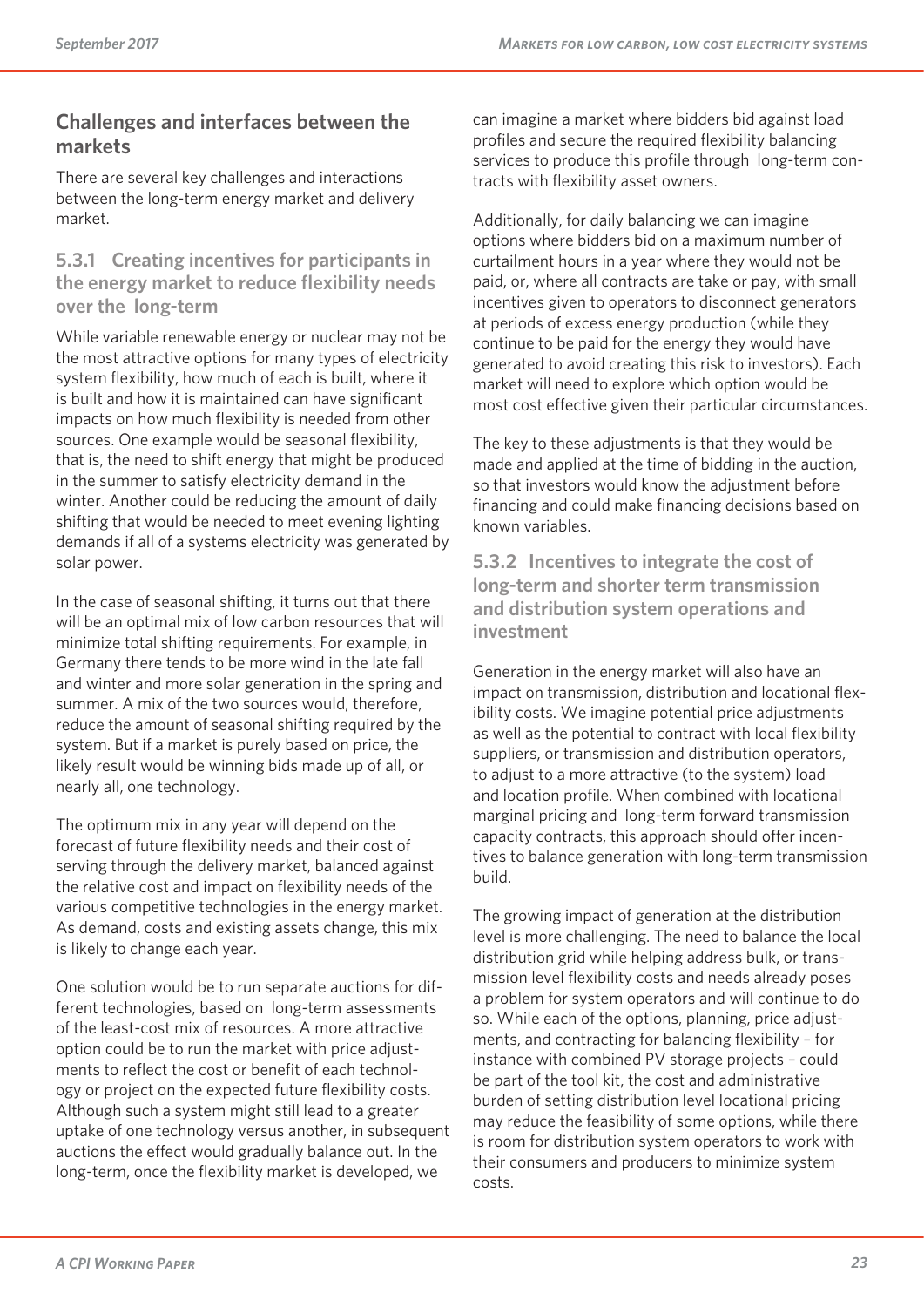#### **5.3.3 Optimizing the use of fossil fuel plants and dispatchable hydro as they fit into longterm energy supply**

In the long-term, a region may expect to retain some fossil fuel based generation or take advantage of local hydroelectric resources. It is worth considering how the role of these resources would change in the proposed market model discussed here.

We imagine that fossil fuel and hydroelectric generators could participate in the annual, energy market, if they choose. By doing so they would lock themselves into providing 15-20 years<sup>6</sup> of a defined quantity of energy at a fixed or inflation indexed price. They could choose to do so for all, or part, of their expected generation. They would then also be able to receive the delivery price for when and where they deliver the electricity.

The alternative would be for these generators to not enter the energy market, but participate only in the delivery market. A generator that offers flexibility, for instance peaking supply, while not being in the energy market, receives the current (blended) energy market price plus the flexibility price. The advantage of entering the energy market would be to set a guaranteed price over a long-term period for a quantity of production. The disadvantage is being locked into a price. For fuel based generators, particularly those without long-term fixed price fuel contracts, locking in a price will create fuel price risks, carbon price risks, and availability and lifespan risks, so we assume that few fuel based generators will enter this auction. If prices fell, these generators would likely need to contract for supply from lower cost sellers to minimize their losses.

Hydroelectric generators, on the other hand, may choose to enter some of their generation into the energy market in order to provide some certainty around future revenues.

#### **5.3.4 Maintaining system security and reliability**

Some flexibility options, such as natural gas generation or existing, depreciated power plants, are capital light, and volatile prices based on short-term marginal costs may be sufficient to incentivize investment or keep a resource open and on the market.

However, more capital-intensive flexibility options may need assistance in mitigating this volatility risk. For instance, while batteries, pumped hydro systems, and new hydroelectricity may be flexible enough to capture value from fluctuating prices, this strategy could still be too risky to ensure investment. And if the delivery market is not able to incent investment in enough capacity and flexibility, the reliability of the power system could be compromised. A delivery market operator would likely need to consider whether long-term contracts for flexibility or resource adequacy services would be required in some cases to ensure reliable operation of the delivery markets. These measures could mimic today's capacity market constructs, or build on novel concepts like California ISO's flexible ramping service.

<sup>6</sup> Although, as in Brazil, we imagine a set of shorter term auctions, say 3-8 years, for plants that are already built and are rolling off of their initial contracts. These contracts are competitive around life extension and repowering costs and could provide a very good option for fuel generators with shorter term lock in requirements.